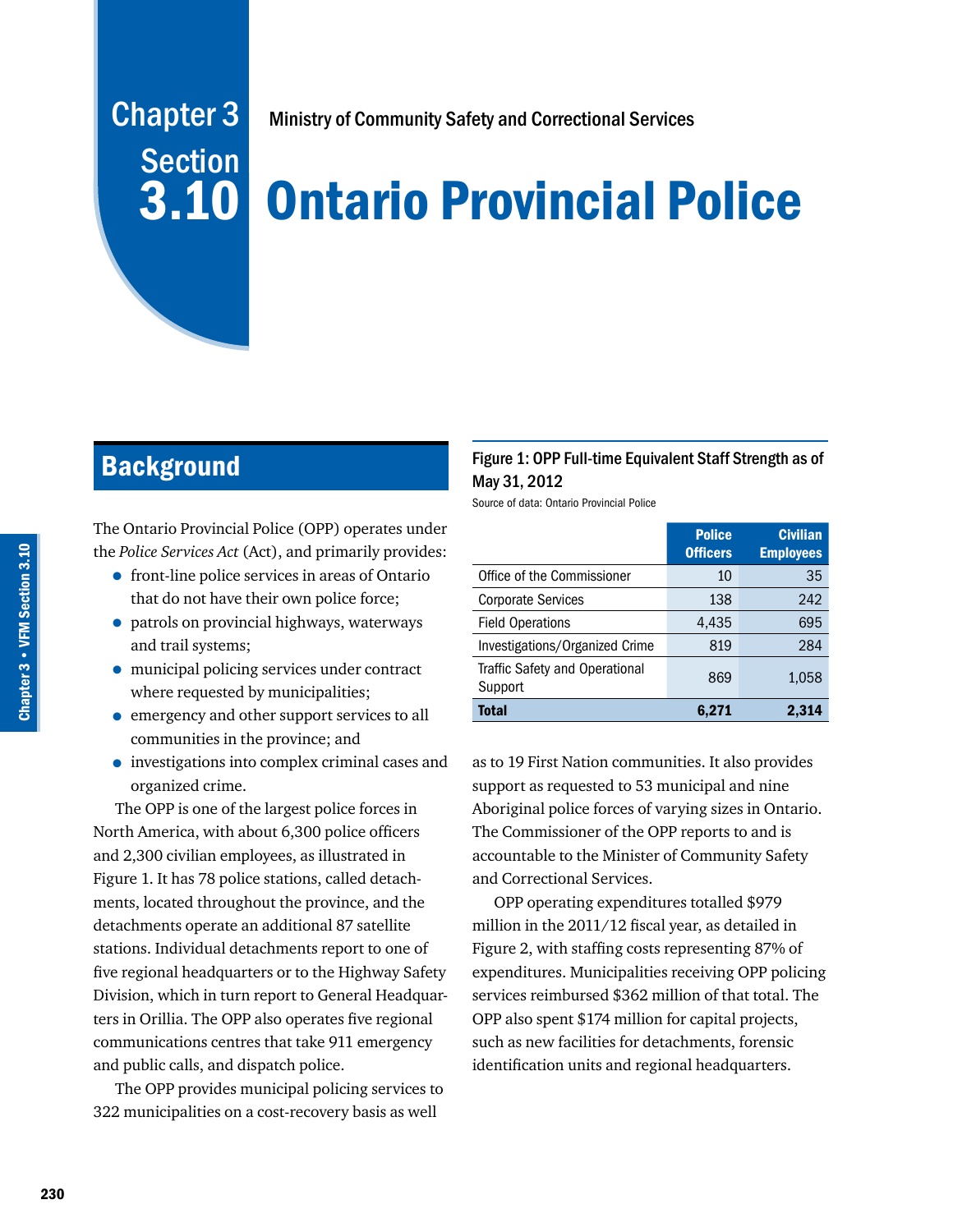Figure 2: OPP Expenditures, 2011/12 (\$ million)



## Audit Objective and Scope

Our audit objective was to assess whether the Ontario Provincial Police had systems and procedures in place to:

- ensure its provincial and municipal police services are delivered cost-effectively, and in compliance with key requirements of the *Police Services Act* and the OPP's own operational policies and procedures, known as Police Orders; and
- measure and report on its effectiveness in achieving its mandate and priorities.

Before beginning our fieldwork, we identified criteria we would use to address our audit objective. Senior management at the OPP reviewed these criteria and agreed to them.

The scope of our audit included interviews with OPP management, civilian staff and officers; and tests, reviews and analysis of relevant files, policies and procedures at the OPP's General Headquarters, three regional headquarters, one regional communications centre and 10 detachments. We also considered the recommendations we made in our *2005 Annual Report* and in earlier audits of

the OPP. As most police work is carried out at local detachments, we focused our work on the OPP's regional operations. We did not review areas such as capital expenditures, investigations and organized crime bureaus, and the force's emergency preparedness activities.

We interviewed senior management of the Ministry of Community Safety and Correctional Services, staff and elected officials from nine municipalities for which the OPP provides policing services, and representatives from the Association of Municipalities of Ontario and the Association of Municipal Managers, Clerks and Treasurers of Ontario. We researched police operations in several other jurisdictions and visited the RCMP and the Sûreté du Québec (Quebec's provincial police force) to discuss their perspectives on the administration of policing services. We also engaged on an advisory basis the services of an independent expert with senior management experience in the policing sector.

Prior to our last audit in 2005, the OPP did not use the government's Community Safety and Correctional Services Audit Service Team; however, the OPP now utilizes the Ministry's internal auditors on a regular basis. We reviewed a number of recent internal audit reports and found them helpful in planning and conducting our audit, particularly their reviews of front-line policing supervision, overtime costs and municipal policing arrangements.

We also found helpful the reports prepared by the OPP's Quality Assurance Unit, which regularly inspects and reviews police practices at detachments.

## **Summary**

Over the last two decades, crime rates across Canada have declined by more than 40%, and Ontario has been part of this trend. For instance, since our last audit of the OPP in 2004/05, crime rates reported by the OPP have decreased 10%,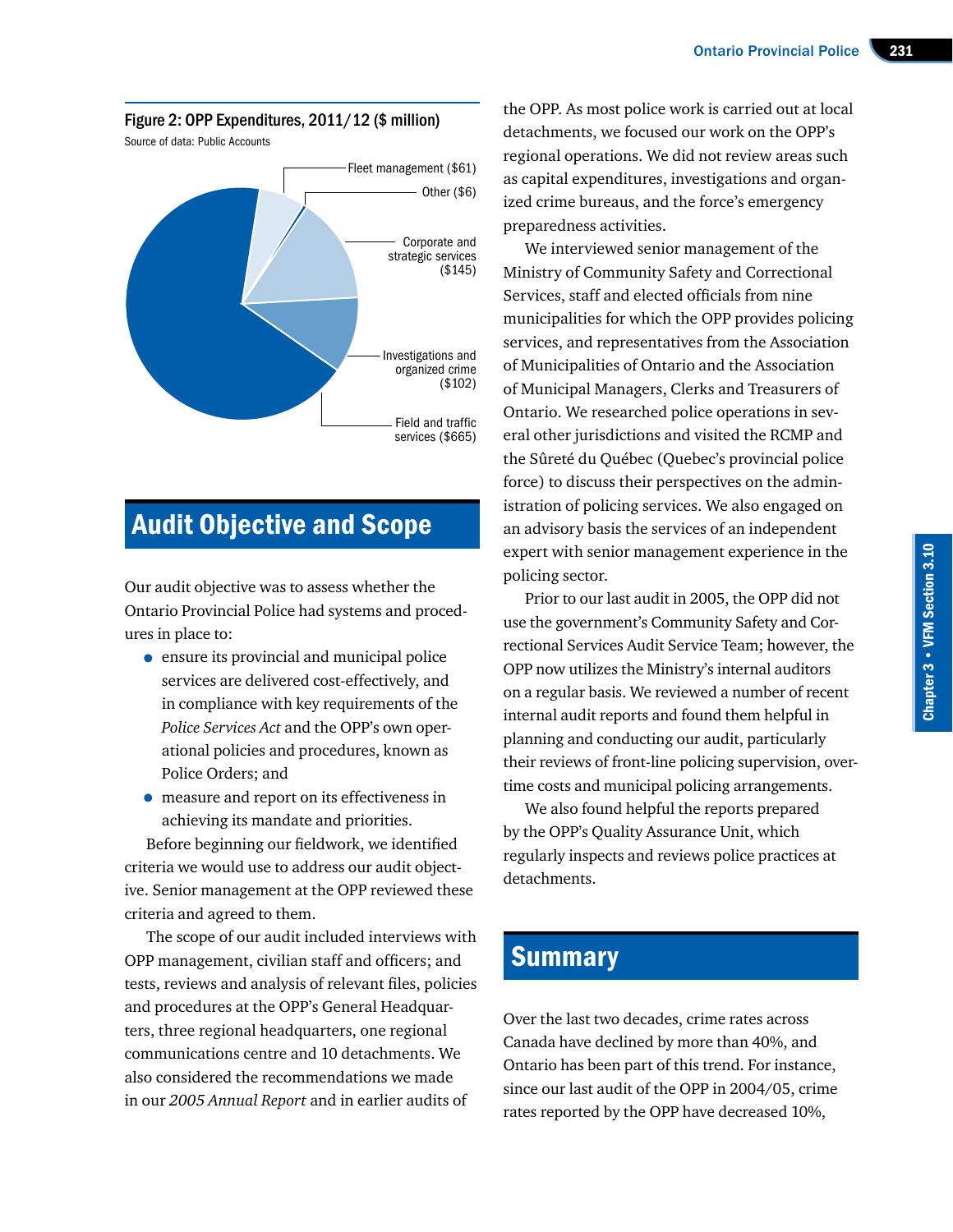and serious motor vehicle accidents have also been trending down, with fatalities and injuries lower by 45% and 32% respectively. Over the last five years, the average number of calls for service the OPP has responded to or initiated has remained relatively stable.

By contrast, OPP expenditures net of recoveries from municipalities have increased by 27% over the same period. Most of the increase has resulted from the hiring of additional officers and staff compensation increases over the last six years. However, our research did indicate that many of the other larger police forces across Canada have had similar expenditure increases, notwithstanding the longterm trend of declining rates of crime and serious motor vehicle accidents.

In our last audit report in 2005, we made a number of recommendations on issues relating to staff deployment and controlling costs such as overtime. We nevertheless found that many of these issues continue to exist today. Among our major observations:

- The force has 2,800 officers assigned to front-line duties in detachments, but it uses a computer-based model developed in the 1980s to calculate how to deploy only about 1,250, or 45%, of these officers, and only to those detachments that provide policing services under contract to municipalities. It has been more than 10 years since the model was used to assess the deployment of some 1,550 other officers to detachments that provide other front-line policing services, such as patrolling provincial highways, or to municipalities that use the OPP to provide basic police service without contracts. Accordingly, officers face significantly different workloads depending on where they are assigned. We found that officers in some detachments handled an average of 54% to 137% more calls than officers in other detachments.
- In 2005, the OPP advised us that it was working with the RCMP on a new officerdeployment computer model. The OPP has

since then claimed it uses this new model, but it does not. In March 2012, the OPP's existing model calculated that the OPP requires 500 more front-line officers overall, or 18% more, whereas the new model calculated that the OPP needs 50 fewer officers. We also found that the OPP incorrectly applied staffing requirements for officer safety in the existing model; when the error was corrected, the model calculated that only an additional 156 officers were needed. The OPP also does not analyze either its officers' availability to immediately respond to a call or the time it takes for officers to respond to a call, both key factors in determining the deployment of officers to detachments across Ontario.

- The force also lacks a model or method for ensuring that 44% of the total detachment workforce, comprising the 1,600 officers who do not perform front-line duties and 640 civilian staff, are efficiently and effectively deployed.
- Shift scheduling practices since our last audit have shown no improvement whatsoever in matching the demand for officers, especially during peak workload periods. OPP management had little control over shift scheduling at detachments, and almost all officers choose to work 12-hour shifts. Current shift arrangements result in overstaffing during slow early-morning hours compared to the busy afternoon hours. Similarly, Sundays are overstaffed by an estimated 20%. We estimated that improved shift scheduling could allow the OPP to save millions of dollars per year or, at the very least, make its officers more available to respond to calls for service.
- The OPP could assign more corporate-services duties and other non-policing work to lowerpaid civilian staff to free up officers' time for policing duties and to save money. The OPP has recognized this and initiated a review of some staffing positions, which identified more than \$6 million a year in potential savings.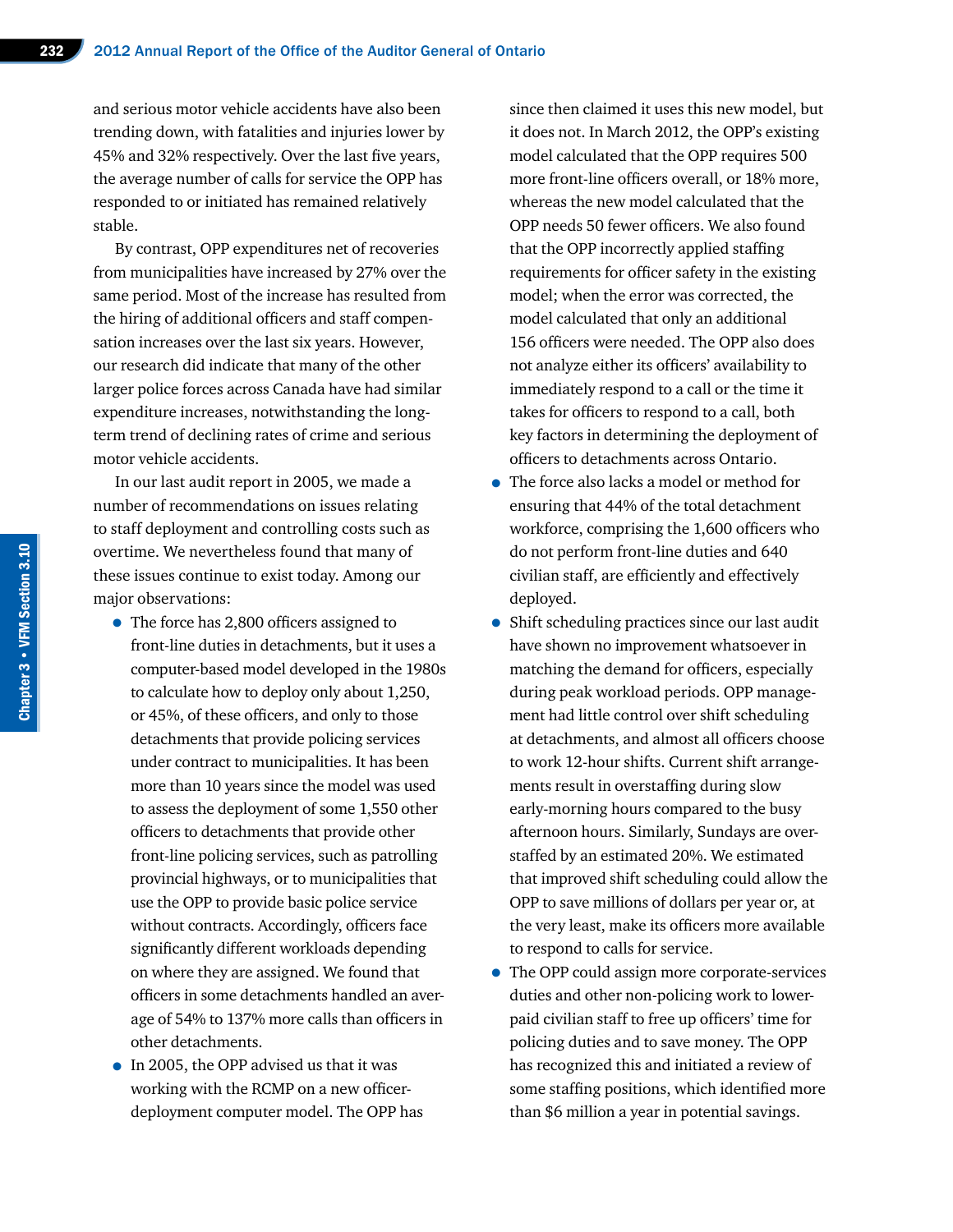- OPP officers are among the highest compensated police officers in Canada. Officers and civilians receive certain benefits to which other members of the Ontario public service, such as correctional officers, are not entitled, including significantly better pension benefits. Since 2003, OPP officers have been receiving an annual incentive payment worth up to \$7,500 to make their salaries comparable to another large police force that had negotiated a retention incentive at that time.
- In our 2005 report, we noted that the OPP had lowered its overtime costs for 2004/05 by 10% to \$33 million. However, no further progress has been made to decrease overtime hours, and overtime costs have increased by 60% to \$53 million for 2011/12.
- The overall cost of OPP services for municipalities from 2007 to 2011 increased an average of 29% for those with contracts and 19% for those without, or up to three times the annual inflation rate. Municipal officials told us that the force offered no adequate explanations or accountability for these increases, which are due to changes in OPP billing and costing methods, and increases in officer compensation. On the other hand, all municipal officials with whom we spoke said they were very satisfied with the OPP services they received.
- The way the OPP charges municipalities for its services was complex and onerous for both the force and municipalities. In contrast, the RCMP and Sûreté du Québec billing processes for municipalities appeared much more straightforward.
- OPP processes were insufficient to ensure that detachments consistently met the requirements of the *Police Services Act* and the force's own policies. In most of the eight detachments we inspected, we noted instances where seized cash, weapons and drugs, as well as officers' weapons, were either improperly stored or accounted for, or were missing.

• While the OPP reports extensive information on its policing activities, crime and motorvehicle accidents in its annual report, it does not report information on its own efficiency, such as per capita operating costs and response times.

## Detailed Audit Observations

#### FUNDING LEVELS FOR POLICING

Over the past two decades, the crime rate across Canada has shown a steady decline. In total, criminal offences are down more than 40%. In Ontario, since our last audit in 2005, the number of offences is down about 20%. As well, there has been a decline in the number and seriousness of crimes reported to police across Canada and in Ontario. Statistics Canada's report on the Canadian crime severity index, which tracks changes in the relative seriousness of police-reported crime from year to year, indicates that the severity of crime has declined every year since 1991; it was 6% lower in 2011 than in the previous year and 26% lower than in 2001. Across Canada, both the rate and severity of violent crime fell 4% in 2011 from the previous year, and it was the fifth consecutive annual decline in severity of violent crime. In Ontario, the violent crime severity index fell 5% from 2010 to 2011, and the total crime severity index dropped 6%.

As well, motor vehicle fatalities and injuries have declined by 45% and 32% respectively since 2005.

A common detachment workload measure for policing is "calls for service." More than half of all the calls for service that police respond to are related to either Criminal Code offences or traffic incidents, and they come either from the general public or officers themselves. A call from the public—a "citizen-generated" call—might involve, for example, an assault or a missing person. A call initiated by an officer, typically while out on patrol, could involve the apprehension of someone driving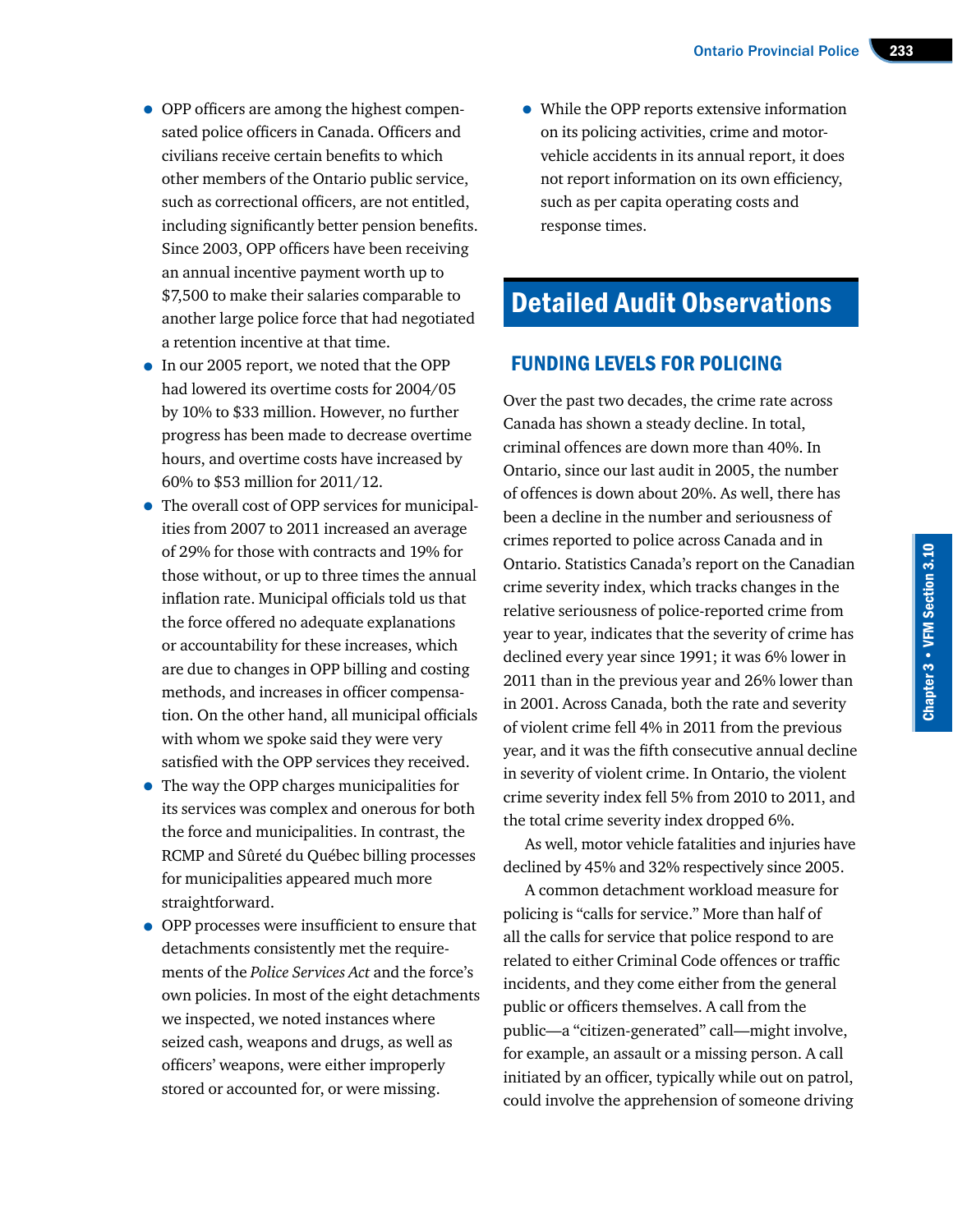under the influence of alcohol, although the count of officer-initiated calls does not include routine vehicle stops for traffic violations such as speeding.

Over the last five years, the average number of all calls for service to the OPP was relatively stable at approximately 716,000 a year, with about 463,000 of them initiated by police themselves and 253,000 being citizen-generated.

In total, OPP expenditures have increased 34% since our 2005 audit (27% after recoveries from municipalities), while the number of calls for service remained unchanged. Increased funding has been needed primarily to cover the cost of more officers and increases in staff compensation. In contrast, for the six years prior to our 2005 audit, total OPP expenditures increased 37% compared to total calls for service rising 31%.

Statistics Canada data indicates the overall increase in total OPP expenditures in recent years is consistent with the increase in total expenditures for all policing in Canada. The number of OPP officers rose by nearly 13% from 2004 to 2011, comparable to the national increase of 14% over the same period. The per capita cost of municipal and provincial policing in Canada for 2008 (the last year for which the information was published) was \$268, up from \$205 in 2003. Ontario had the highest such cost at \$294, up from \$225 in 2003. Since 2005, the OPP has added about 700 officers, 350 of whom were hired to fulfill new municipal policing requirements for which the cost was recovered. Most of the other 350 additional officers were approved in 2008, when the province provided funding for 200 additional positions for highway safety and investigative units, and the federal government provided temporary funding for 125 officers until March 31, 2013. Also, 500 more civilian employees were added, raising their number by 28% since 2005.

In summary, OPP expenditures have clearly increased at a much faster pace than inflation, even though crime rates and serious motor-vehicle accidents are in a trend of long-term decline. We do recognize in this regard, however, that expenditures at other large police forces in Canada have increased by similar percentages. And while the number of criminal offences reported by the OPP from 2005 to 2011 declined by 10%, the clearance rate (where charges are laid, or the case is closed with no charges) improved by 19%. This clearance rate compares favourably to that of other Canadian and Ontario police forces.

We are not aware of any recent independent studies or assessments that analyze the long-term trend of OPP funding and staffing increases in the face of stable or declining demands for police services. However, we understand that the OPP has been asked to reduce its expenditures in 2012 to help address the province's budget deficit.

#### RECOMMENDATION 1

To support future decisions on funding for the Ontario Provincial Police, given the long-term trend of decreasing crime rates and fewer serious motor-vehicle accidents in Ontario and across Canada, the OPP, in conjunction with the Ministry of Community Safety and Correctional Services, should formally assess the correlation of its funding and staffing levels with the actual demand for policing services, based on such factors as calls for service, motor vehicle fatalities and injuries, number of reported offences, clearance rates for crimes and crime severity levels.

#### OPP RESPONSE

We agree with the Auditor General that it is important to formally assess the correlation of our funding and staffing levels with the actual demand for policing services. Crime rates are not always an accurate barometer of the need for police resources, given that proactive work and the implementation of prevention programs often lead to the reduction of crime. In addition, trends can quickly change. The total number of deaths on OPP-patrolled roads as of the end of September 2012 was 215, compared to 201 at the same time last year.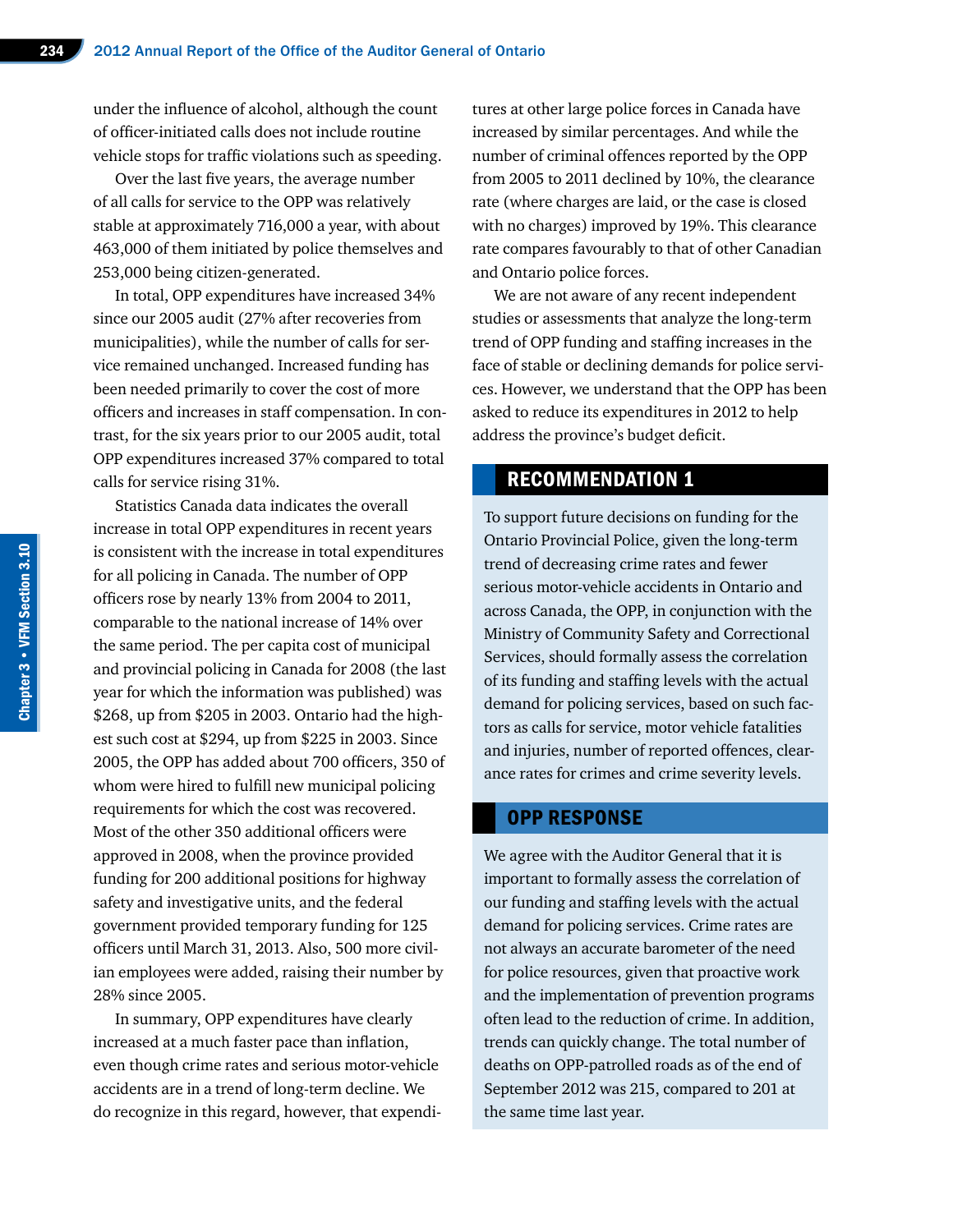The OPP is currently in the process of updating the Deployment Model to complete an assessment of staffing requirements for frontline services. The model includes calls for service for most criminal offences and all motor-vehicle collisions, as well as other parameters used to determine front-line policing staffing levels.

As the province's police service, the OPP also provides a wide variety of services not identified in the Deployment Model. For example, the level of provincial highway staffing cannot be determined solely on the basis of motor-vehicle collision rates; factors such as kilometres of highways, traffic volumes and patrol standards must also be taken into account. Investigations into major crimes and organized criminal activity are also influenced by a number of factors, including the growing complexity of crimes; sophisticated and timeconsuming investigative techniques; and court and case law requirements. Further, assistance to municipal police agencies is covered under Section 9 of the *Police Services Act*. Operational support and many specialized services (such as tactical and emergency response, major case management, and search and rescue) are staffed based on the need to have these resources available to the province in case of major incidents—their size cannot be determined solely on the number of occurrences.

The OPP will continue to review its operations to find efficiencies and will analyze data and information to assess whether savings are available or funding can be reallocated across programs. Through the Future of Policing Advisory Committee and other partnerships, the OPP will review statistics to ensure that the causal factors of crime rates and other trends are understood and that decisions are made based on sound information.

## MANAGING COSTS Detachment Staffing Levels

The OPP has approximately 4,500 of its 6,300 officers and 640 of its 2,300 civilian staff working in 78 community-based detachments. The rest of its staff work primarily at the OPP's regional headquarters, communications centres, and at General Headquarters in Orillia. Individual detachments can have up to three distinct policing responsibilities: municipal policing for municipalities that have a contract with the OPP, basic municipal policing for non-contract municipalities, and patrol of provincial highways and waterways.

As we noted in our 2005 audit, the OPP still does not have a consistent method for deploying officers to detachments. The computer-based model that the OPP developed in the 1980s—called the Deployment Model—is programmed to calculate the number of officers required for front-line duties in detachments. The Deployment Model takes into account six key parameters:

- detachment-area characteristics;
- number and type of citizen-generated calls for service;
- percentage of time an officer is available to respond to a call for service;
- patrol standards:
- total hours that officers are available for frontline policing; and
- minimum staffing levels for officer safety. While the OPP uses the Deployment Model to

calculate the number of front-line officers required in detachments that serve municipalities with contracts (currently about 1,250 officers), it has been more than 10 years since the model was used to assess the number of front-line officers assigned to other provincial duties or to municipalities without contracts (currently about 1,550 officers). The lack of a consistent method for deploying officers to detachments has contributed to significant variances in the workloads of officers depending on the detachment to which they are posted. Front-line officers in some detachments handle an average of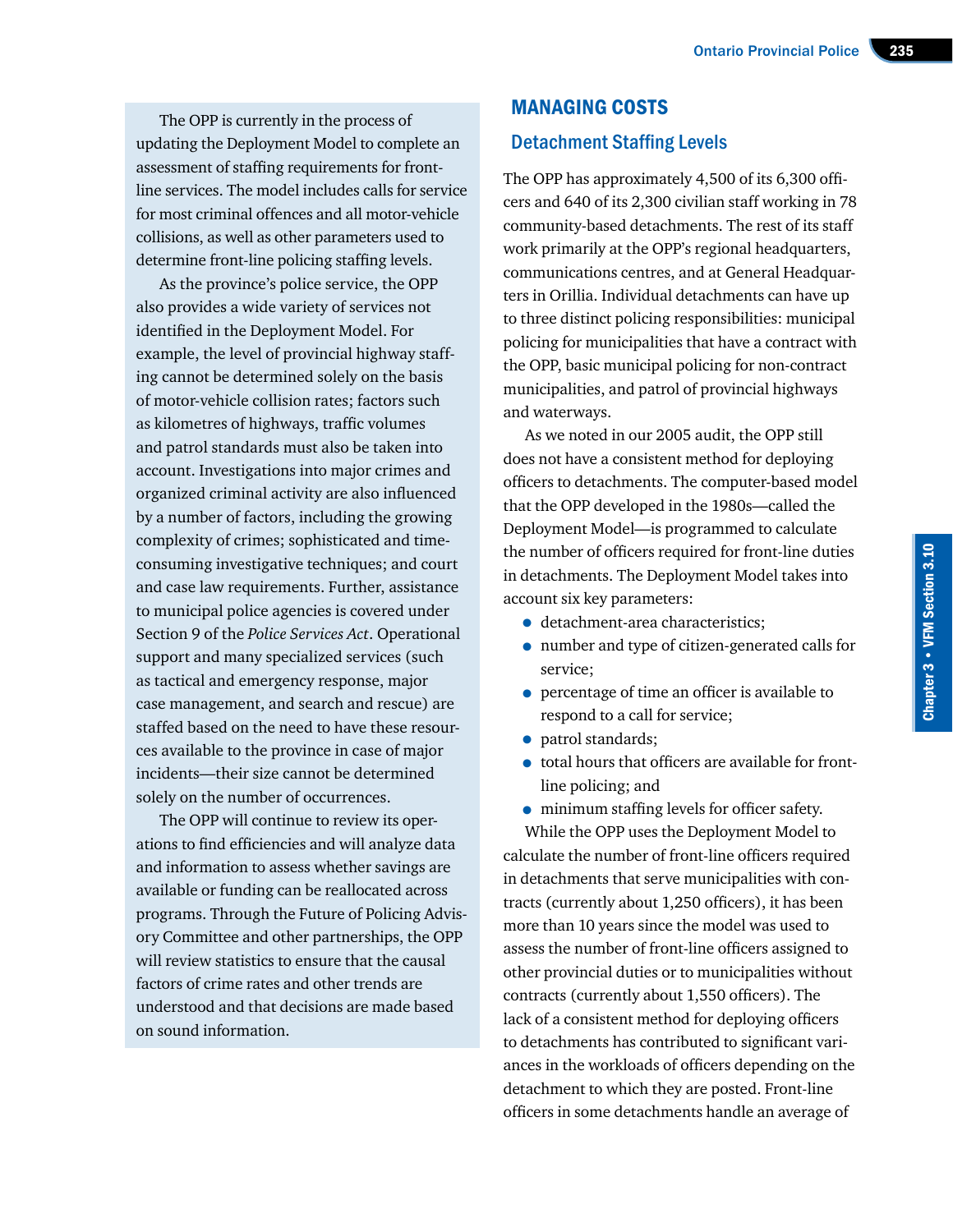more than twice as many calls for service annually as officers in other detachments in the same region, as indicated in Figure 3.

We reviewed the information used by the OPP for the parameters of the Deployment Model and identified the following regarding its accuracy:

- In early 2012, the OPP adjusted the model to use more current actual workload information for officer availability and patrol standards. For instance, information for total hours that officers are available for front-line policing had not been updated since 1998. The annual average available hours per officer has declined in recent years by 120 hours, from 1,467 to 1,347, due primarily to additional sick time off (22 more hours), administrative requirements (53 more hours) and training (34 more hours). As a result, the model will in future calculate a need for more front-line officers at detachments. Similarly, the new traffic volumes, which were last updated in the 1990s, will require more officers to meet the patrol standards.
- We also determined that the parameter designed to ensure officer safety was incorrectly applied. The OPP's policy requires that officers work in pairs for the eight hours between 10 p.m. and 6 a.m. when practical. However, the model used a 12-hour period for pairing. Our request for the OPP to re-run the model based on the policy requirement resulted in a calculation that the OPP required only 156 more officers province-wide, or 344 fewer than the 500 originally calculated, as discussed below. However, our interviews indicated that, in practice, very few officers in detachments actually work in pairs as per the policy. As a result, the model has been calculating for some time that more officers are necessary than actually are required for serving municipalities with contracts.
- Under the model, there is supposed to be an officer available to immediately respond to any citizen-generated call for service 92% of

#### Figure 3: Range in Annual Average Calls for Service Per Officer Within Regions (by Detachments), 2011

Source of data: Ontario Provincial Police

|               | <b>Average Calls/Officer</b> | <b>Difference</b> |     |
|---------------|------------------------------|-------------------|-----|
| <b>Region</b> | <b>Lowest</b>                | <b>Highest</b>    | (%) |
| Central       | 225                          | 348               | 54  |
| East          | 182                          | 335               | 84  |
| North East    | 122                          | 282               | 131 |
| North West    | 127                          | 301               | 137 |
| West          | 195                          | 336               | 72  |

the time. However, the OPP does not track its success in meeting this target, or whether the standard is even reasonable and appropriate, because it monitors neither officers' availability to respond to calls nor the average time it takes to respond to a call.

In our 2005 audit, we noted that the OPP was working on a new joint OPP–RCMP staffing model—called the Policing Resource Model (PRM)—to replace the Deployment Model. The PRM uses information that is similar to but more detailed than the information used by the Deployment Model to determine how many officers a detachment should have for front-line duties. When we did our 2007 follow-up report, OPP officials told us they had completed testing of the PRM for six detachments and that further testing for another 25 detachments was scheduled for the fall of 2007. The OPP told us that if testing was successful, the PRM would be implemented across the province.

However, we found during our current audit that the OPP does not use the PRM for determining the number of front-line officers required; instead it continues to use the older Deployment Model. Despite this, the OPP said in its 2008 business plan to the Ministry of Community Safety and Correctional Services (Ministry) that it was using the PRM, and in 2012 the Ministry informed Treasury Board that, based on the PRM, the OPP had a shortfall of officers to support front-line service delivery. The OPP even received an international policing award in 2009 for its implementation of the PRM.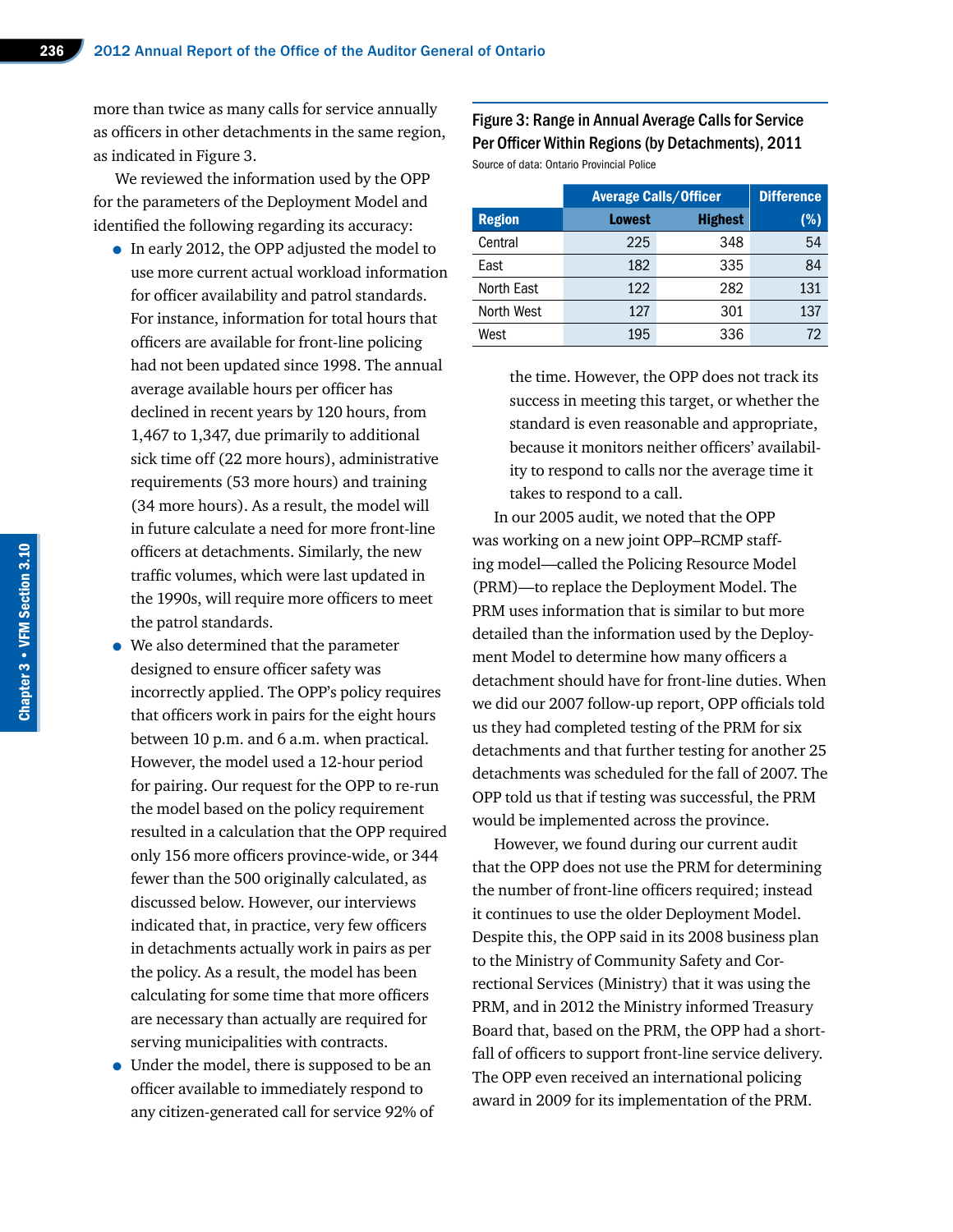We noted that the RCMP is currently using the PRM and has been doing so for more than five years.

In March 2012, the OPP conducted an analysis of its front-line officer requirements at all detachments using both models. The Deployment Model calculated that the OPP required 500 more officers, whereas the PRM calculated that it actually needed 50 fewer officers. In addition, both models identified that detachments required anywhere from 30% fewer to over 100% more officers, although the results varied widely between the models. For example, at a detachment with 59 officers, the PRM calculated that 28% fewer officers were needed while the Deployment Model calculated 105% more officers were required. We talked to a number of regional and detachment senior staff, including staff in the 59-member detachment above, and they indicated to us that, from an operational perspective, they had no serious concerns with their current officer staffing levels.

Both staffing models calculate the number of front-line officers needed at detachments, but the OPP has not established a staffing template for the other 44% of staff who also work in detachments, including 1,600 officers who do not perform front-line duties and 640 civilian staff. These other officers work in administrative and other policing duties, including courts, community relations and crime investigations. We could find no basis for determining the number of these other officers for example, no detachment-workload indicators were being used. As well, we were told that the number of officers and civilians working at detachments was generally based on historical levels, and the numbers have been relatively stable over the last five years.

At the time of our audit, the OPP was engaged in a project to develop templates for detachment staffing and to identify inconsistencies and inequities in current detachment staffing levels.

#### RECOMMENDATION 2

To help ensure that the number of front-line officers at each detachment is based primarily on need and that officers are cost-effectively deployed, the Ontario Provincial Police should reassess its two computer-based models to determine which one provides the best estimate of requirements based on up-to-date and accurate operational and workload standards, and, once validated, use its staffing models to deploy and reassign officers. The OPP should also establish formal staffing methodologies for the other 44% of detachment staff not covered by its deployment model.

#### OPP RESPONSE

The OPP has conducted extensive analysis comparing the Policing Resource Model (PRM) and the Deployment Model, and determined that the Deployment Model is the most suitable model for identifying municipal and provincial staffing requirements at detachments. The OPP is updating the Deployment Model parameters and expects to complete this project in late 2013. This will make it possible to compare staffing results from the model with the actual staffing levels at each detachment. Given the diverse nature of detachments, local input and analysis of operations must also be conducted and taken into account to determine the approved staffing requirements.

The OPP agrees with the Auditor General that formal staffing methodologies are necessary for the detachment staff not covered by the Deployment Model, such as specialists, administration and supervisory positions. The OPP has been working on a set of consistent methods for staffing the various types of non-front-line staff at detachments. The detachment structure review has led to the creation of a model for ideal staffing of non-front-line staff, which the OPP will implement as part of its current review of staffing levels in detachments.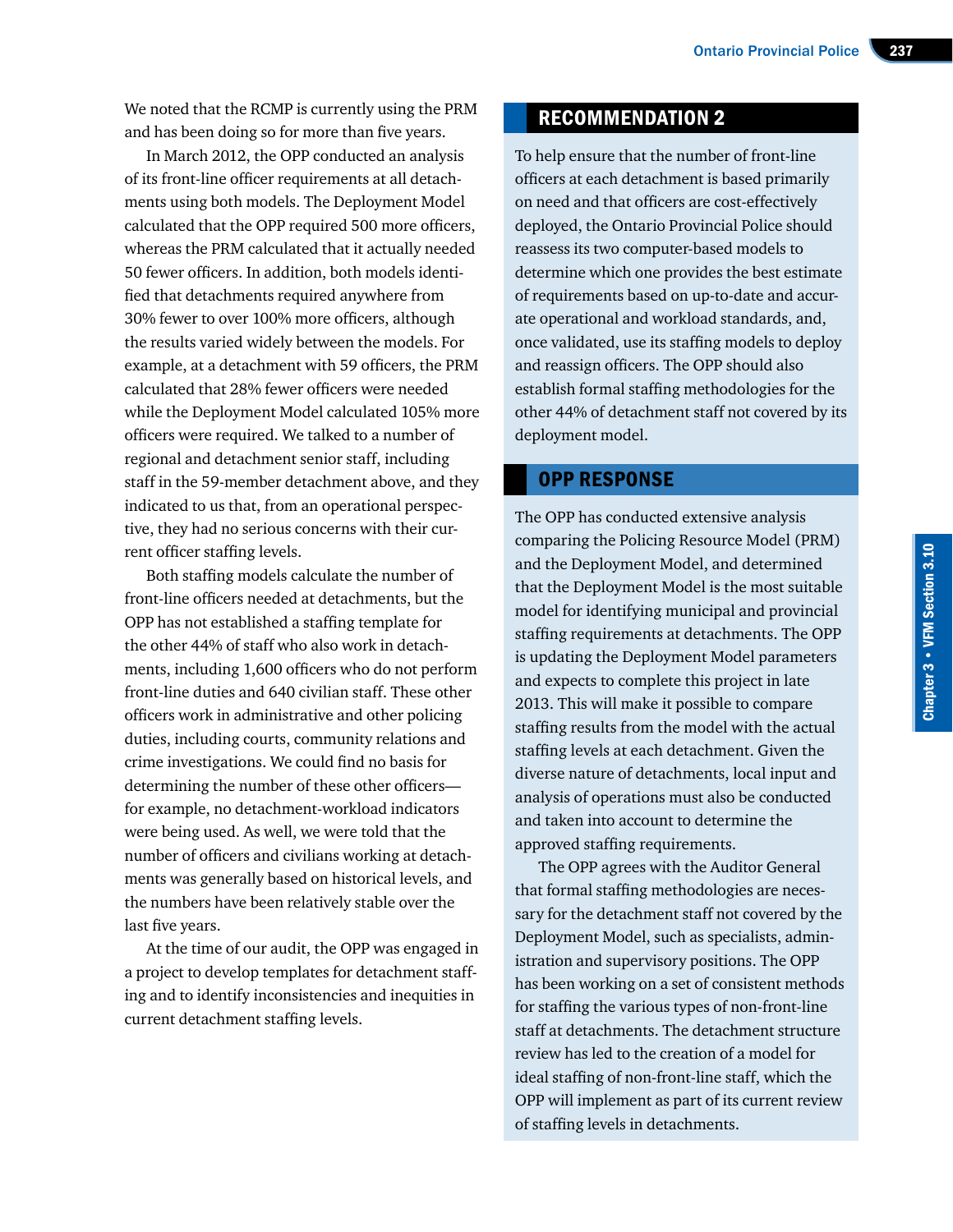#### Officer Shift Scheduling

As with staff deployment, a key to operating costeffectively is having the right number of officers working at the right times. In 1998 and in 2005, we reported that officers were not scheduled in a way that corresponded to peak workload periods, and this issue remains. We saw no evidence of any changes to make more efficient use of staff time in order to reduce staffing costs or improve officer availability during peak times.

We learned in interviews that OPP management had little control over shift scheduling at detachments. Instead, local officers generally determined their own scheduling, and almost all chose to work 12-hour shifts, which offer more days off. Management in detachments whom we spoke to said they believed they did not have the authority to change officers' 12-hour shift schedules, and it was apparent that there were different interpretations and knowledge around OPP shift-scheduling policies and the collective agreement.

For the most part, the 12-hour shifts are scheduled without overlap, so that the same number of officers is working at all times during the day and all through the week. Alternatively, overlapping shifts can offer the benefit of having more officers working during the busiest periods of the week and day. Although overlapping shifts could pose a problem if, for example, there were not enough available patrol vehicles, the issue has not been formally examined to assess its workability.

At detachments, the total number of calls for service and citizen-generated calls for service from 3 a.m. to 7 a.m. is only about one-third of the number from 3 p.m. to 7 p.m., when demand is greatest, as shown in Figure 4. Because the scheduling of shifts is not based on workloads, detachments are overstaffed during slow times in the early morning hours compared to the busy afternoon hours. Frontline officers told us that after 3 a.m., they spend most of their time catching up on writing reports and court briefs, and other administrative duties. However, we also noted that the OPP has already reduced the burden of report-writing at many

detachments by assigning more of those duties to civilian staff.

OPP senior management acknowledged that moving from 12-hour shifts to a mixture of shift lengths, using part-time officers to supplement regular officers and increasing shift overlaps during peak times would save money and improve the productivity of detachments. However, management also advised us that the current collective agreement might not contain the flexibility needed to make such changes. We estimate that adjusting the current 24-hour fixed scheduling from equally manned 12-hour shifts to a mixture of shifts and less staff from 3 a.m. to 7 a.m. would either result in savings in the range of \$5–10 million a year or lead to improved service to the public and officer safety by more effectively matching staffing to workload.

In addition, the OPP operated 77 of its 78 detachments on a 24-hour basis in 2011. In 2008, only 68 of the detachments provided policing 24 hours a day; the other 10 were open 20 hours a day, with officers working 10-hour shifts. Even though the number of calls for service remained essentially unchanged from 2008, the OPP now operates virtually all its detachments on a 24-hour basis, with almost all of its officers working 12-hour shifts. For instance, citizen-generated calls for service averaged 1,237 per year over the past five years for its only detachment open for only 20 hours a day. Yet, we identified eight detachments that were open 24 hours a day and had either the same or even significantly fewer citizen-generated calls for service. In 2012, the OPP did change one detachment's hours so that it also operates only 20 hours per day.

The same issue exists with respect to weekday versus weekend shift scheduling. The schedules are made up so that the same number of officers is assigned to each day of the week. We calculated that on Sundays, there was about 20% overstaffing of officers, based on the average number of citizen-generated calls for service. By redeploying officers throughout the week based on the demand for service, the OPP could either reduce costs by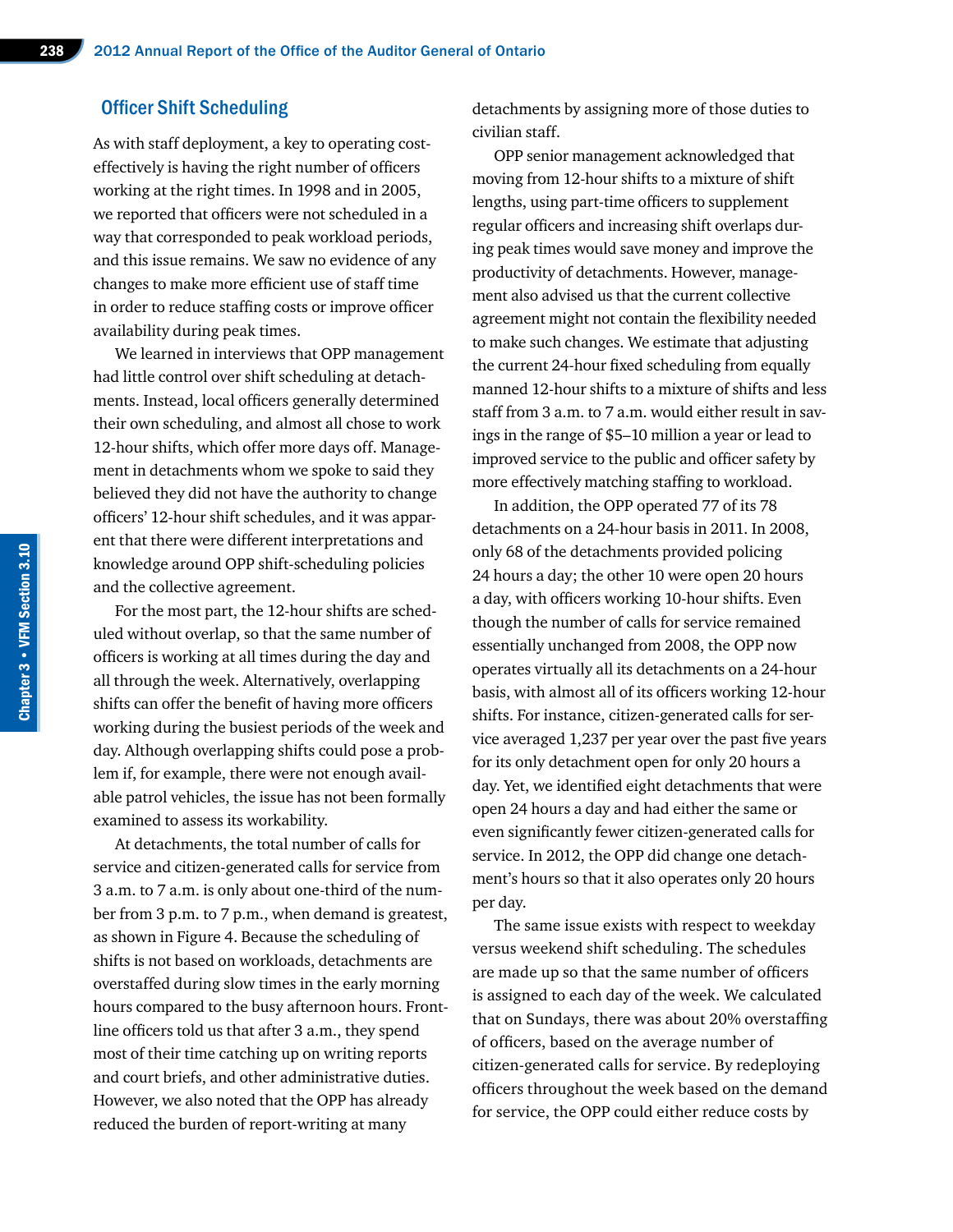

#### Figure 4: Total Number of Calls for Service by Hour of Day, 2011

Source of data: Ontario Provincial Police

several million dollars or make more effective use of those officers.

Shift scheduling also becomes a significant issue in the summer months, when the demand for OPP service grows in many areas of Ontario with the influx of tourists and cottagers. Figure 5 shows that citizen-generated calls for service were 11% higher than the 12-month average during the summer months of July and August in 2011; however, it also shows that officers take significantly more vacation in these months than in any other month. In fact, total officer hours worked during the months of July and August were less than most other months that had fewer calls for service. For example, 8% more staff hours were worked in March than in July, yet there were 23% more citizen-generated calls for service in July. In addition, we estimated that the OPP paid \$2 million in overtime to cover officers' summer vacations.

We raised this same concern in our 1990 and 1998 reports. In 1990, front-line officers were taking 40% of their collective vacation during the summer months, and in 2011, that figure was about 35%. Some police forces have separate summer and winter work schedules to make sure they have enough staff in the summer, but the OPP has yet to implement this practice. We noted that, while the OPP has a policy that requires detachment management—when they approve vacation time—to ensure a minimum number of officers be maintained during the summer months, the expected calls for service are not formally taken into consideration. As well, since the population in many areas serviced by the OPP swells in the summer months and the number of calls for service increases, consideration should be given to increasing staff availability rather than maintaining minimum staffing levels at detachments.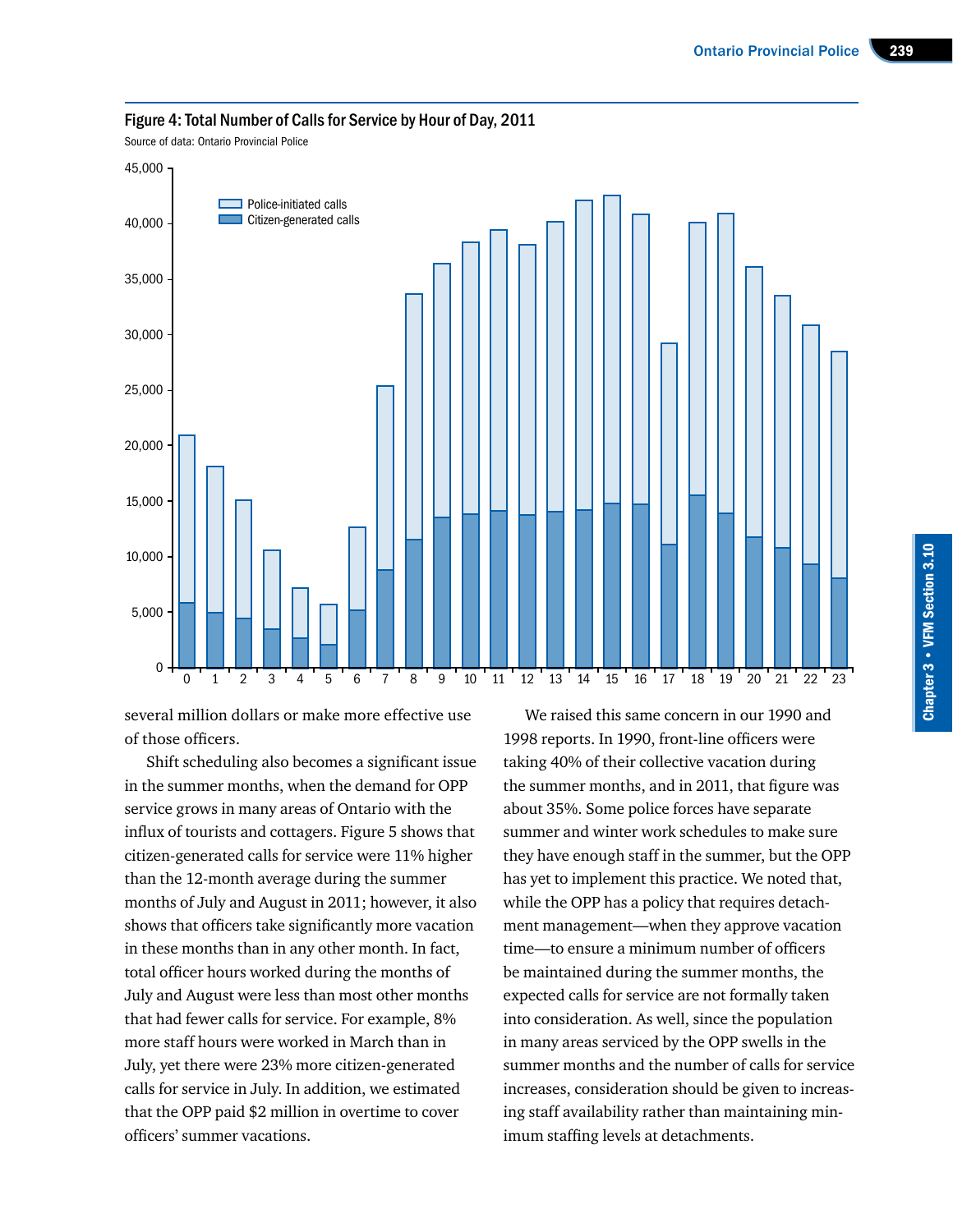#### Figure 5: Monthly Percentage Change in Averages for Four Variables, 2011

Source of data: Ontario Provincial Police



In 2000, in response to our 1998 recommendations, the OPP introduced a shift-scheduling manual. However, by 2008, only a few detachment commanders had used the manual to change their shift schedules. As a result, in 2009, the OPP issued a new policy requiring that detachment and regional management annually review shift schedules. The policy also required that a committee be established to conduct an annual review of shift scheduling and issue a report to senior OPP management by August of every year. However, there have been no formal reviews of scheduling practices at any level, and the committee has not yet met.

### RECOMMENDATION 3

In order to reduce operating costs and/or make the best use of available officers' time to more effectively respond to calls for service, the Ontario Provincial Police should:

- implement measures to give management greater control over officers' shift scheduling and vacation entitlements to better co-ordinate staffing with hourly, daily and monthly demand for policing services;
- provide detachment management with regular information that compares work-

load with staffing levels during all times of the year;

- reassess its current practice of having almost all detachments operate on a 24-hour basis to identify the savings potential of reducing operating hours at some detachments; and
- monitor adherence to the existing policy requirement that shift scheduling practices at detachments be formally reviewed annually to assess their efficiency and cost effectiveness.

#### OPP RESPONSE

The OPP recognizes that shift scheduling is an important operational issue with a formal protocol outlined through the collective agreement. Significant research on this has been undertaken by the OPP in the past year. The OPP considers operational issues such as vehicle requirements, supervision, officer health and morale, training, court appearances, administrative work and report-writing. Due to operational considerations as well as the rural nature of OPP detachments, more formal assessments of shift scheduling at each detachment may result in identifying savings that are less than the figures estimated by the Office of the Auditor General and lower than those that an urban police service might generate. In addition, the OPP is reviewing its policies regarding 24-hour detachments to assess the viability of this type of service in some locations.

The OPP will continue to seek and implement measures to better co-ordinate staffing with the demand for police services. Several tools and types of training have been developed and are available for detachment commanders on the OPP intranet. The OPP's goal is to develop additional tools, such as a software tool in 2013, for detachment commanders to better analyze the implications of existing and proposed schedules, consistent with the criteria that must be considered as part of the process.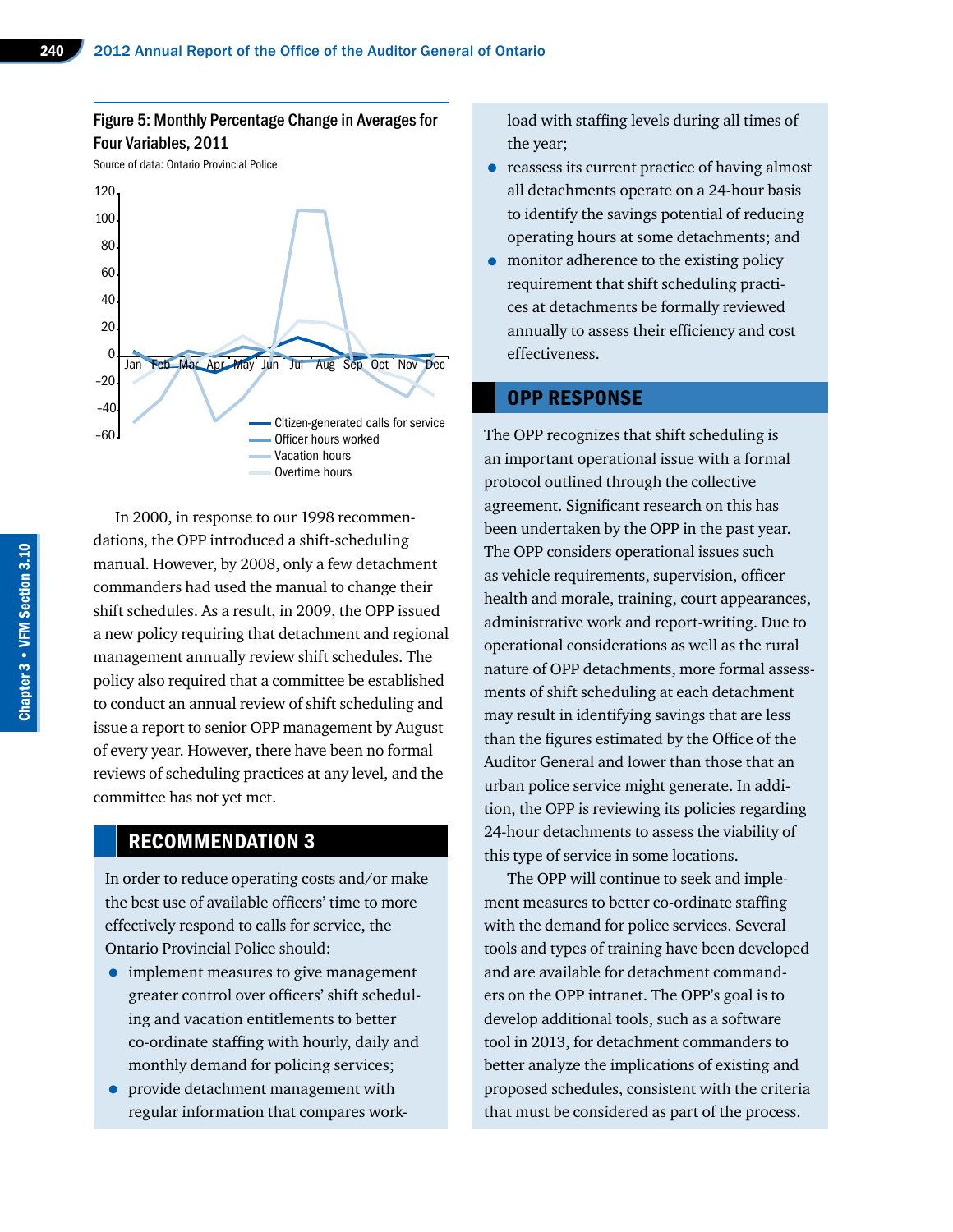When the comprehensive analytical tools are finalized, it is anticipated that detachment management and staff will work together to develop their own improved staffing schedules. Each region will conduct annual reviews to ensure optimum shift scheduling.

The OPP has made efforts to include shift scheduling in collective agreement negotiations. This was not successful in the last round of bargaining; however, the OPP continues to press for its inclusion. Shift scheduling changes using the existing manual will require a lengthy timeline and a detachment-by-detachment review and approval process. Shift scheduling is included in our proposed transformational plans and savings are expected by 2014/15.

#### Use of Civilians

The OPP could make better use of more civilians, who already make up 27% of its staff, to free up officers for policing duties and reduce operating costs. We noted this issue as far back as 1990.

In early 2012, the OPP said it determined that having civilian employees take over more court and community-service duties now performed by officers would lower staffing costs. As of 2012, there were 103 officers working in such communityservice duties as crime prevention programs in schools and media briefings. A first-class officer earns a salary of \$83,500 a year, while a civilian community officer earns \$57,250. The overall savings if all these duties were transferred to civilians would be about \$2.6 million a year. Similarly, there are about 110 officers and 23 civilians performing court duties. Transferring all court duties to civilians would save another \$2.8 million annually.

In its recent cost-management study, the OPP identified positions in Corporate Services now filled by officers—in areas such as business, finance, human resources, training, records management, policy development, and equipment and fleet man-

agement—that could just as well be filled by civilians. The study said the OPP could save \$760,000 by shifting some of these jobs to civilians.

We noted that the OPP has not done a full review to identify the jobs where officers could be replaced by qualified civilian staff, apart from the positions already mentioned. In many cases, officers are assigned to administrative positions while retaining their officer titles and salaries and benefits, and they continue to receive the same police training as front-line officers. The RCMP advised us that they introduced a cost-saving initiative in 2012 to more rigorously ensure officers are used only for policing activities, while civilians handle virtually all other non-policing and administrative duties.

To help ensure that non-policing duties and responsibilities are handled as cost-effectively as possible, the Ontario Provincial Police should:

- conduct a review of all staffing positions and responsibilities at its detachments and its regional headquarters and General Headquarters to determine where opportunities exist to fill positions currently held by officers with civilians at a lower cost;
- establish cost-saving targets and timelines for designating positions to either civilians or officers, depending on the duties of the position; and
- reassign officers who are currently in civilian positions back to front-line policing duties where possible.

#### OPP RESPONSE

The OPP is a participant in the Future of Policing Committee (FPAC) review created by the Ministry of Community Safety and Correctional Services and involving municipal and police stakeholders to redefine core duties. This extensive review will provide service options for consideration by all Ontario police agencies.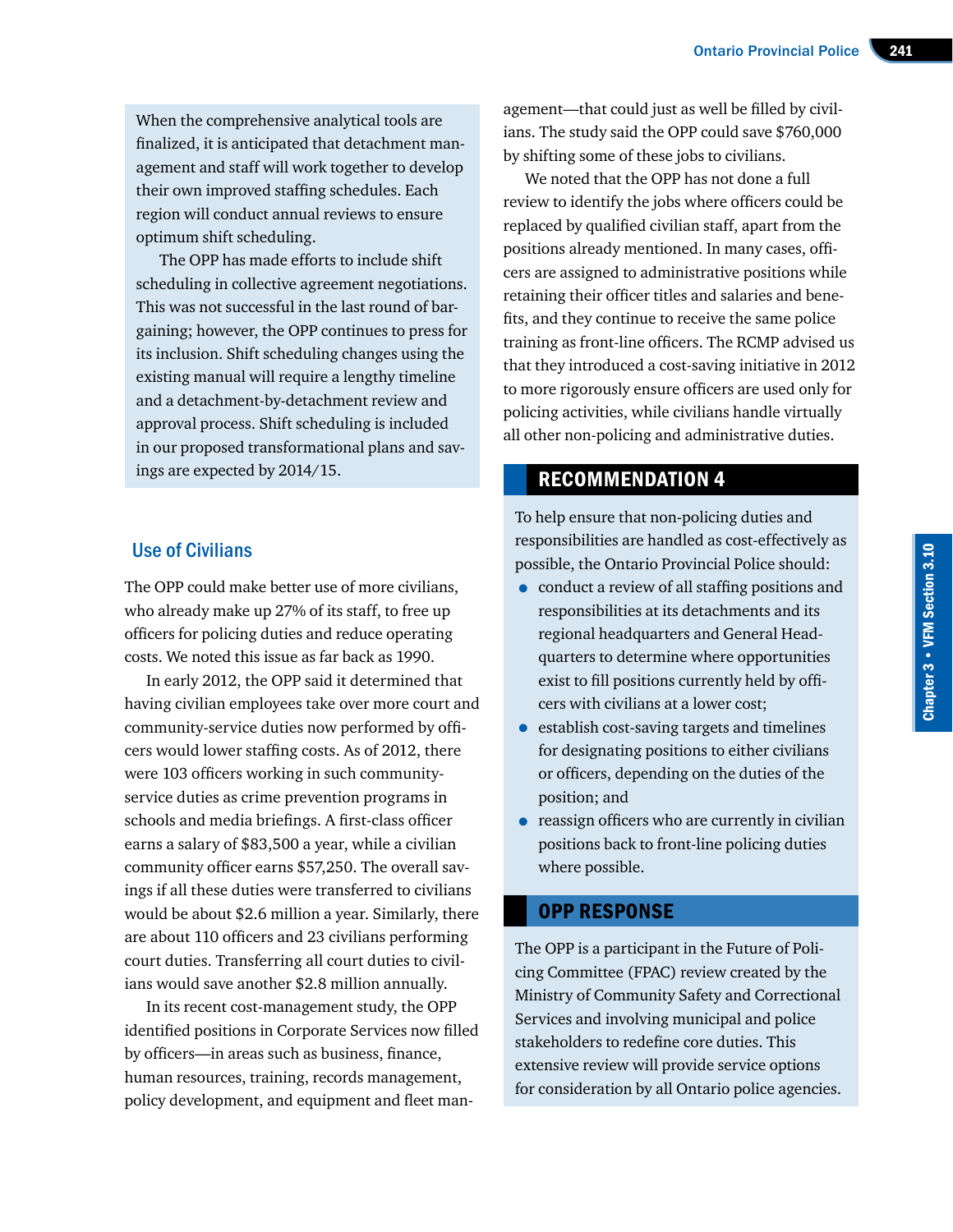The OPP has conducted a preliminary analysis of potential savings opportunities with regard to civilianization and will complete the analysis with a more comprehensive review of the cost savings and the operational impacts. Due to provincial responsibilities and the number of small, geographically dispersed detachments, the OPP must ensure it has adequate police officers available for local emergencies and major provincial events such as Caledonia, G8/G20, major investigations and others.

The OPP acknowledges that with the financial constraints in today's economy, the cost savings of increased civilianization may be a component in the future of policing. The OPP is committed to continuing its review of staffing positions and will develop cost-savings targets and timelines for changes.

The OPP is limited by the parameters of the collective agreement in relation to the establishment of and changes to job descriptions and classifications. Some roles currently being performed by uniformed officers that could potentially be civilianized (e.g., Community Service Officers) do not have specific job descriptions associated with them because they are not distinct positions. In addition, there are many operational benefits of police performing Community Service Officer and Court Services Officer roles: they are able to respond to other calls for service, they have powers of arrest, and they generally have more influence over students and the public.

#### Differential Response Unit

The OPP uses what it calls a Differential Response Unit (DRU) in each of its five regions and its Highway Safety Division to handle low-priority calls for service over the phone. The goal of the program is to make the most efficient and cost-effective use of front-line officers' time. However, as we noted in

our 1998 and 2005 audits, the DRU program is not yet consistently managed and executed.

The DRU function is supposed to work as follows: When any of the five regional communications centres receives a citizen-generated call for service, the detachment platoon sergeant decides whether an officer will be sent out or if the call can be handled over the telephone at a later time. If the sergeant decides that a front-line officer does not need to be dispatched, the call is forwarded to the region's DRU, which normally deals with the call over the phone. (Under OPP policy, however, if a caller or a municipality asks for an officer to respond in person, one is dispatched regardless of the nature of the call.)

The OPP reviewed DRU operations in 2007 and found that all regions did not provide the same kind of service and the units often lacked proper supervision, which could cause service delivery to suffer. The OPP noted these inconsistencies and deficiencies again in 2010, and said it would launch a project to ensure that the DRU program had a standardized structure to ensure consistent management and accountability. However, we found no evidence that this project was ever set up. OPP senior command requested another review of the DRU program, to start in fall 2011. We were informed that as of July 2012, a draft report was being finalized.

Our review of the number of calls handled by DRUs in 2011 noted significant differences in use of the program, as shown in Figure 6. One region, for example, used DRU to handle just 1% of its calls.

We believe that the DRU program, with proper management, could help the OPP reduce operating costs and make more efficient use of the time of its front-line officers. However, only one region has a centralized DRU; in the others, local detachments cover DRU functions by assigning the duties to officers being accommodated for pregnancy, injury, illness or any other cause making them unable to go out to respond to calls. It is likely more costeffective and efficient for a region to centralize its DRU or for all communications centres to share one DRU for the entire province.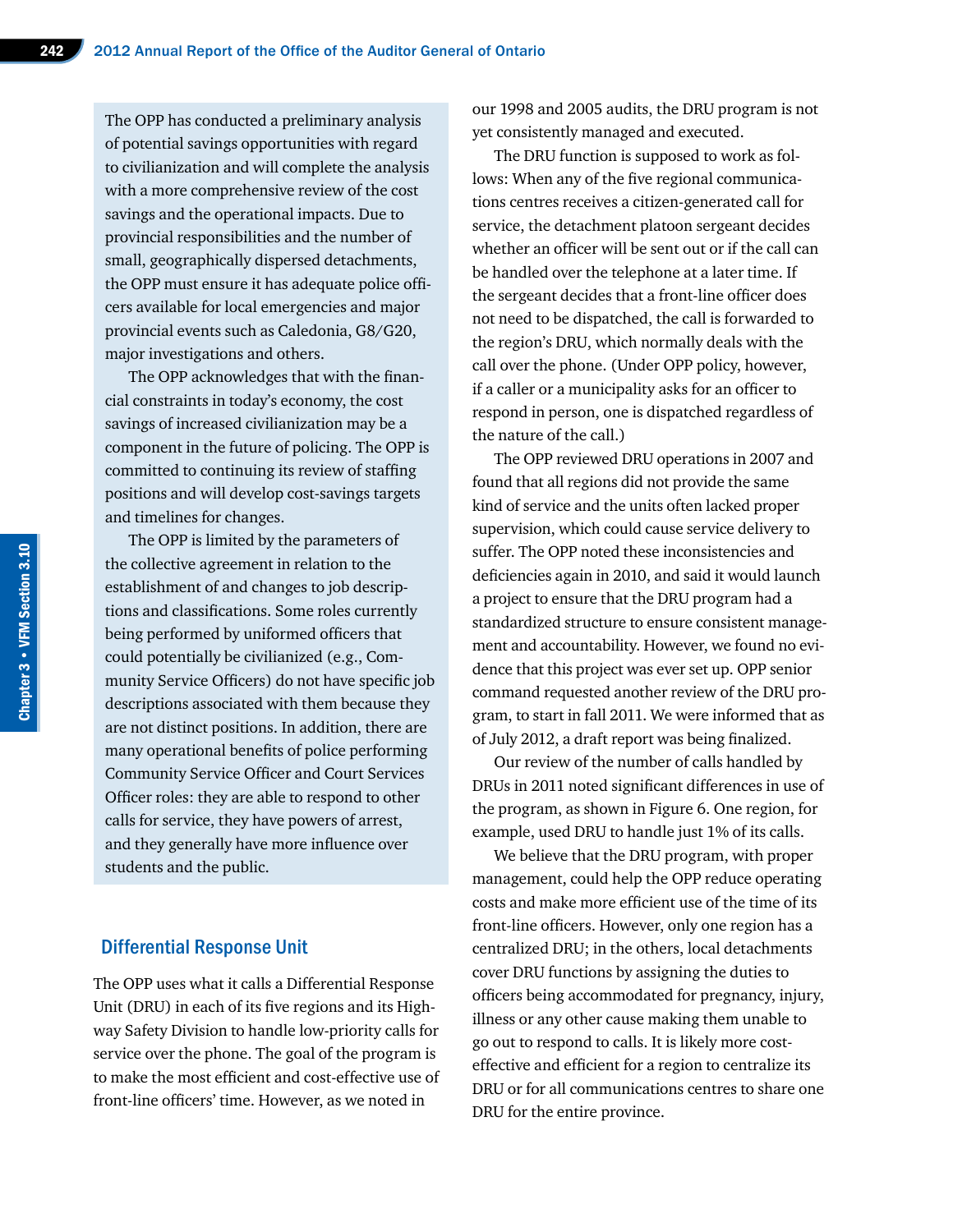Figure 6: Percentage of Citizen-generated Calls for Service Handled by Differential Response Units, 2011

Source of data: Ontario Provincial Police

| <b>Region</b>   | % of Calls |
|-----------------|------------|
| Central         | 10         |
| Fast            | 8          |
| North East      |            |
| North West      | 22         |
| West            | h          |
| Highway Safety* | Unknown    |

\* The Highway Safety Division operates a DRU, but does not maintain any statistics on its use.

In addition, in our *2005 Annual Report* we noted that one region's DRU officers were able to each handle an average of 950 calls for service annually, compared to about 200 calls for a front-line officer. In the current audit, the same region reported that its DRU officers each handled on average fewer than 600 calls per year, and consequently, if more calls were forwarded to DRU, they could likely be handled with minimal staffing impact.

#### RECOMMENDATION 5

To help achieve the significant cost and operational benefits of implementing a Differential Response Unit (DRU) program to free up frontline officers' time for more serious matters, the Ontario Provincial Police should:

- establish a strategic plan for fully implementing its DRU program throughout the province, with targets for measurable savings and benefits, and associated timelines; and
- given the lack of widespread success in implementing the DRU program over the last decade, consider centralizing the program to improve service levels, enhance consistency and help realize economies of scale and cost savings.

#### OPP RESPONSE

The OPP acknowledges that there are opportunities to enhance and improve the Differential Response Unit (DRU) program. A comprehensive report, reaffirming these opportunities, was completed and presented to senior management in September 2012.

All regions have established a DRU program to some extent, but implementation provincially has been inconsistent, as it relates to having an effective operating environment and staffing requirements, including short-term accommodated officers, and appropriate management and training. The current report concludes that, rather than centralization, the most decisive success factors are having clear direction from the regional commanders, oversight, accountability and well-defined reporting relationships among those assigned to perform the DRU function.

The OPP is committed to moving forward on this initiative and will invest the resources required to implement improvements, including setting performance targets and measuring against these targets.

### OFFICER COMPENSATION

#### Salary and Benefits

According to a quarterly RCMP survey of salaries, benefits and pensions, the OPP ranked third among Canadian police forces at \$66.45 an hour as of March 31, 2012. Only the Toronto Police Service (\$70.90/hour) and the Vancouver police (\$70.52/ hour) were higher. The RCMP stood at \$65.72 an hour and the Sûreté du Québec at \$57.84.

OPP members received an average annual salary increase of 2.9% for 2005 to 2010, a 5% wage increase in 2011, and no increases for 2012 and 2013. However, following a recent provincial government announcement that OPP officers would receive the "highest paid first-class constable base rate" in the province, an officer's annual salary may well increase by at least 8.5% effective January 1, 2014. In addition, officers and civilian staff are entitled to a number of compensation benefits that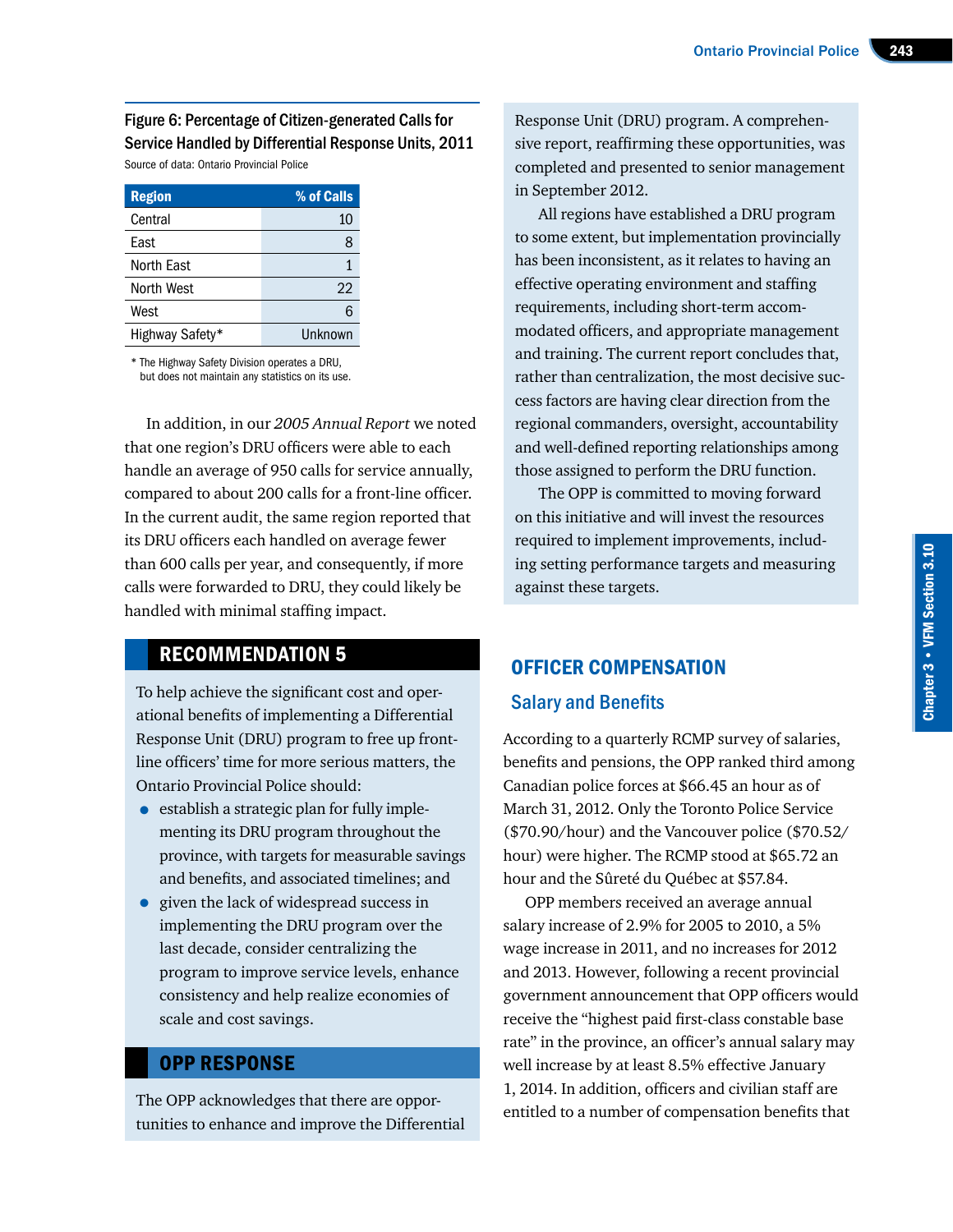few other members of the Ontario public service, such as correctional officers, receive. For instance:

- In 2003, after the Toronto Police Service began paying its officers a retention bonus to encourage them not to leave the force in significant numbers, the provincial government negotiated an incentive called the Provincial Responsibility Incentive with the officers' union—even though staff were not leaving the OPP for other employment in significant numbers—that resulted in OPP officers being paid at compensation levels comparable to Toronto officers. Commissioned officers (generally senior OPP management staff) who are not part of the union also received the incentive, which was officially established to compensate officers for being expected to respond across the province to emergencies, for long-term investigations and for large local events when extra resources are required. In 2012, the annual incentive was 3% of salary after eight years of service; 6% of salary after 16 years of service; and 9% of salary for 23 years or more, up to a maximum of \$7,500. We noted that in 2002, before the incentive was provided, only 43 officers that year left the force, which then stood at 5,300. In 2011, only 25 officers left the force.
- OPP staff have better pension benefits, including a lower retirement age, than other Ontario government employees who are members of the same Public Service Pension Plan or other pension plans. This in itself is a retention incentive. In addition, as of January, 2012, the pensions of officers are calculated based on a 36-month average of their highest annual salary, rather than a 60-month average used for other provincial government employees. For civilian OPP staff, the pension is based on a 48-month average. Using fewer months to determine average salaries results in higher pension costs for the government.
- Each year, instead of taking five vacation days, staff may opt to receive an additional week's

pay. From 2009 to 2011, 30% of staff received this payment, and it represented about \$4 million annually.

• The OPP provides an allowance of \$1,250 annually to each officer whose policing duties require plain clothes in addition to uniforms. In 2006, the OPP extended that allowance to all 200 commissioned officers, who work primarily in an office environment, where the OPP has a business-attire dress code. In 2010, the allowance was expanded to include dry cleaning expenses. The cost of providing commissioned officers a clothing allowance is \$250,000 annually.

#### **Overtime**

In our *2005 Annual Report*, we noted that the OPP had achieved some success in lowering overtime expenditures, decreasing them by more than 10% to approximately \$33 million in 2004/05. Since then, overtime hours have been kept to a consistent rate per officer, but the impact of compensation increases and increases in the number of officers has been a 60% increase in overtime costs to \$53 million for 2011/12. Approximately 63% of overtime was incurred by officers in detachments, who on average received overtime payments of \$7,500 each in the 2011/12 fiscal year. The increase in overtime occurred even though over the last five years, the average annual total calls for services handled by the OPP remained relatively stable, the number of criminal offences reported by the OPP declined and the OPP has added 700 officers since 2007.

In addition, we noted that in 2011, about \$7 million of overtime was logged for administrative duties, such as training, report-writing and meetings, in apparent contradiction of OPP overtime policy.

#### RECOMMENDATION 6

To help inform future decisions on compensation levels for officers and as part of the preparation for future collective bargaining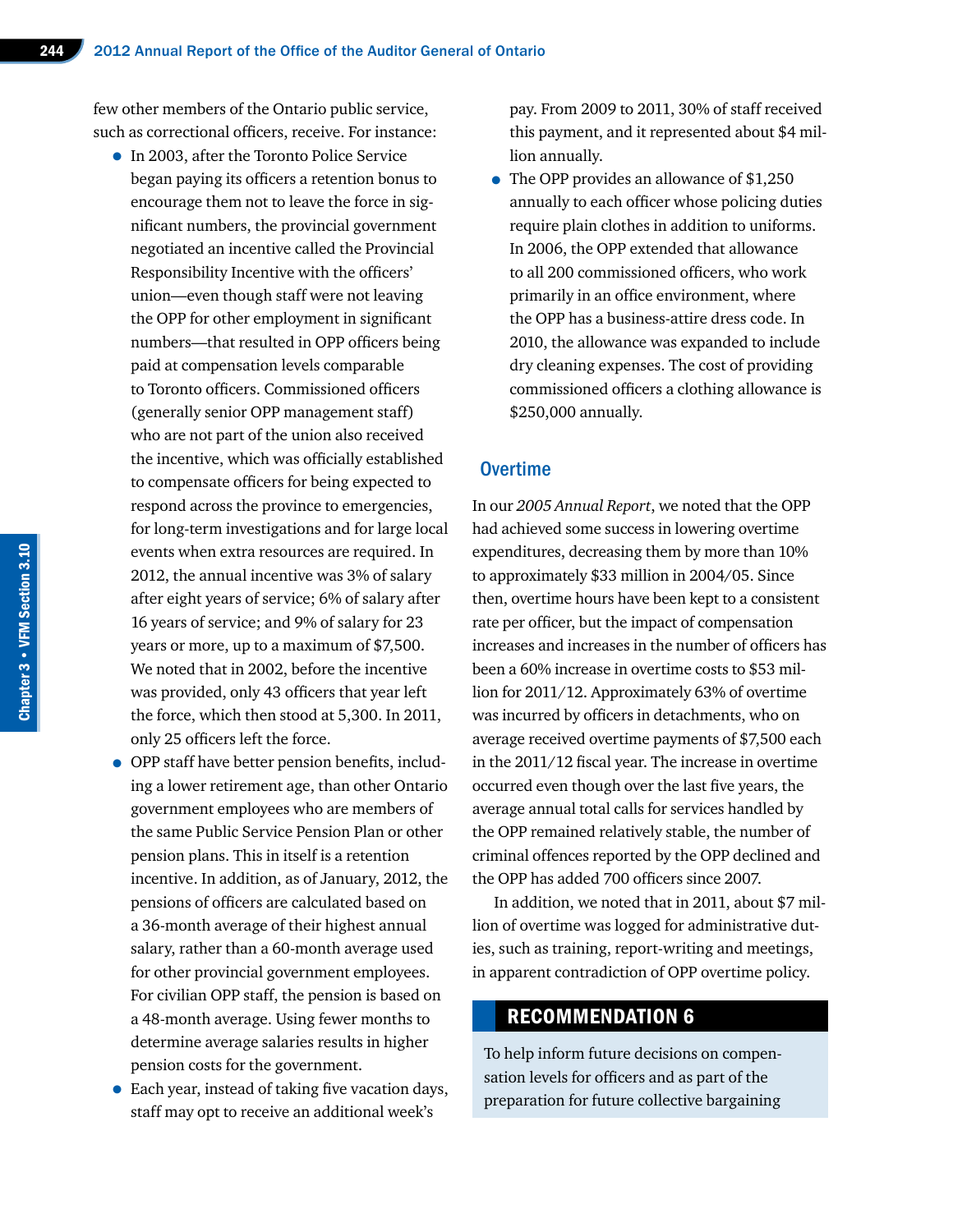negotiations, the Ontario Provincial Police (OPP) should analyze the working conditions and compensation levels of its officers in comparison to other major police forces across Canada and in relation to current Ontario government compensation policies.

The OPP should also increase its oversight of overtime expenditures as well as identify and address the underlying reasons for the significant increase in overtime costs in recent years.

#### OPP RESPONSE

The OPP has committed in its 2012 transformational plan proposal to continue to work through the Police Bargaining Working Group to identify opportunities to bend the cost curve in police compensation. The OPP uses Statistics Canada and RCMP Police Sector Total Compensation reports and communicates with other policing agencies regarding compensation. The Employer (Ministry of Government Services), in consultation with OPP, has reviewed many aspects of OPP compensation and will continue to bring these forward to the negotiation table. The OPP will continue to assess compensation trends and will annually review its compensation compared to other policing agencies and the Ontario government.

The OPP agrees that overtime is an important cost to manage. After significant effort, overtime costs were brought to very low levels for the 2004/05 fiscal year, as noted by the Auditor General. Since that time, overtime has been significantly impacted by major events including protracted First Nations protests, several largescale investigations and the G8/G20.

Although overtime has increased in dollar terms, a portion of the increase is directly attributable to compensation increases and the increase in officers for new municipal contracts. Administrative overtime is generally not permitted and in some cases may be a coding issue rather than administrative overtime. The OPP

will review the current administrative overtime and will ensure it is reduced where appropriate or coded to the correct activity. The results will be monitored and reviewed for 2012/13 and onward.

Over the past few years the OPP implemented additional overtime oversight and processes including detailed monthly overtime reports, detailed detachment analysis and memos regarding overtime management. Overtime management is part of the OPP's current cost management strategies and savings targets are reflected in the Results-based Planning process, underlying the OPP's commitment to overtime management.

#### MUNICIPAL POLICING

Under the *Police Services Act* (Act), municipalities may establish police forces either on their own or with other municipalities, or they may purchase policing services from other municipalities or from the OPP under a five-year renewable contract with the Ministry. If municipalities make no arrangements, the OPP is required to provide the basic policing services it thinks are necessary and those municipalities reimburse the OPP for the cost of the policing provided. Municipalities that have contracts with the OPP have more control over the accountability and level of service that they get from the OPP, and in setting community priorities for their own policing.

During the 2011/12 fiscal year, the OPP serviced 149 municipalities with contracts, and 173 municipalities that pay for services without a contract. The OPP received \$362 million in revenues for providing these services, with 75% of that coming from municipalities with contracts. Billings and collections for both contract and non-contract municipalities are handled by the Shared Services Bureau of the Ministry of Government Services using information provided by the OPP. In addition, the provincial government assists small and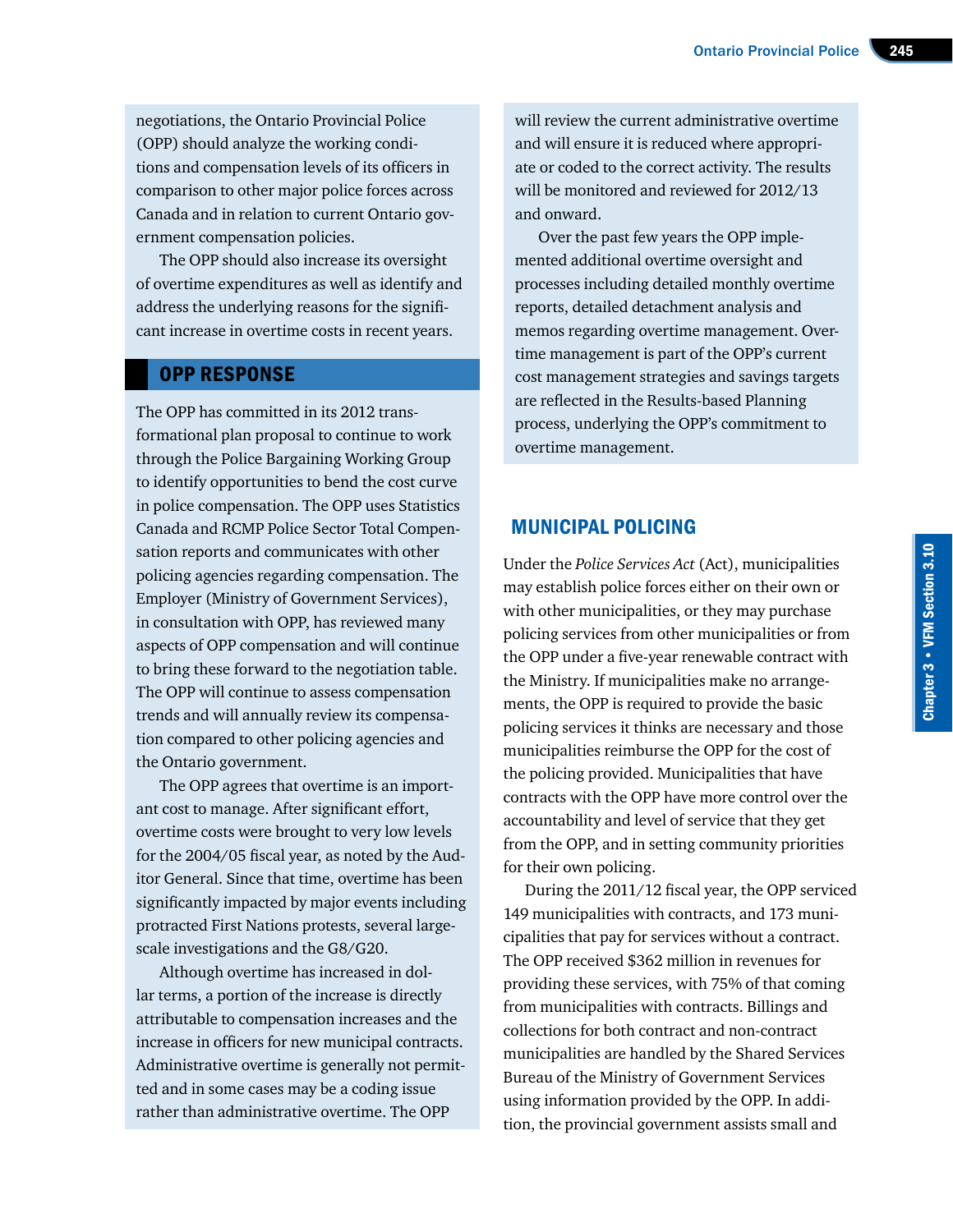rural municipalities with their policing costs. In 2011, municipalities policed by the OPP received \$71.9 million from the Ministry of Finance under the Police Services Grant Program.

In addition, the OPP provides support to smaller and rural municipal police forces that may need assistance from time to time, and to help them meet policing standards for events such as emergency response.

#### Relations with Municipalities

A number of municipal officials told us that while their annual costs for OPP services have increased significantly, the OPP offered no adequate explanations or accountability for these increases, and showed no flexibility to limit them. The OPP and Ministry have acknowledged these concerns and, during our audit, were working on ways to better share information to improve the relationship with municipalities.

Municipalities are paying more for OPP services largely because of changes over the last several years to the OPP's billing and costing methods, as well as increases in officers' salaries. We calculated that for municipalities with contracts, the overall cost of the OPP's services increased 29% from 2007 to 2011, an average of about 7% annually—or more than three times the rate of inflation. For municipalities without contracts, the overall increases were 19% over the same period, or an average of about 4% annually. Over the same period, individual municipalities experienced a range of changes in costs for OPP service, from a decrease of 60% to an increase of 135%. Factors besides internal OPP cost increases that affect the chargeback include changes in the number of calls for service to a municipality.

Notwithstanding the concerns expressed about costs, all municipal officials we spoke with said they were very satisfied with the OPP services they received and with the communication provided by local detachment commanders on community issues. As well, all the municipalities acknowledged that using the OPP's services was generally less

costly than maintaining their own municipal police forces. According to OPP estimates, municipalities with and without contracts save on average anywhere from 35% to 60% by using the OPP instead of having their own police forces, as shown in Figure 7.

OPP senior staff told us that some municipalities choose not to sign contracts for OPP services, while others with contracts decide to pay for services over and above the basic requirements. Consequently, municipalities can receive different levels of policing. As an example, two municipalities with similar numbers of calls for service had very different levels of service: One, a non-contract municipality, paid \$9 million a year for a minimum level of police service; the other paid more than \$15 million a year for a contract that provided for 30 staffing enhancements, including a dedicated traffic patrol and greater officer presence in the community. Several larger municipalities have chosen a basic level of service by not entering into contracts with the OPP, likely due to the lower costs of such arrangements. Interestingly, the OPP advised us that three municipalities that paid for enhanced OPP services were cited in 2010 by a national magazine as being in the top five safest communities in Canada.

The Ministry and OPP have been working to improve relationships with municipalities by providing more information on the costs of their services. In February 2012 , a project team of representatives from the OPP, the Ministry, municipalities and their associations, and police services boards was formed to improve communication and accountability about the OPP's costing policies and processes, and to identify opportunities for municipalities to contain or reduce policing costs. In March 2012, about 40 policing organizations and municipal stakeholders took part in a summit on the future of policing hosted by the Ministry. As well, the Ministry created the Future of Policing Advisory Committee with municipal involvement to oversee and make recommendations by 2015 for changes to policing standards.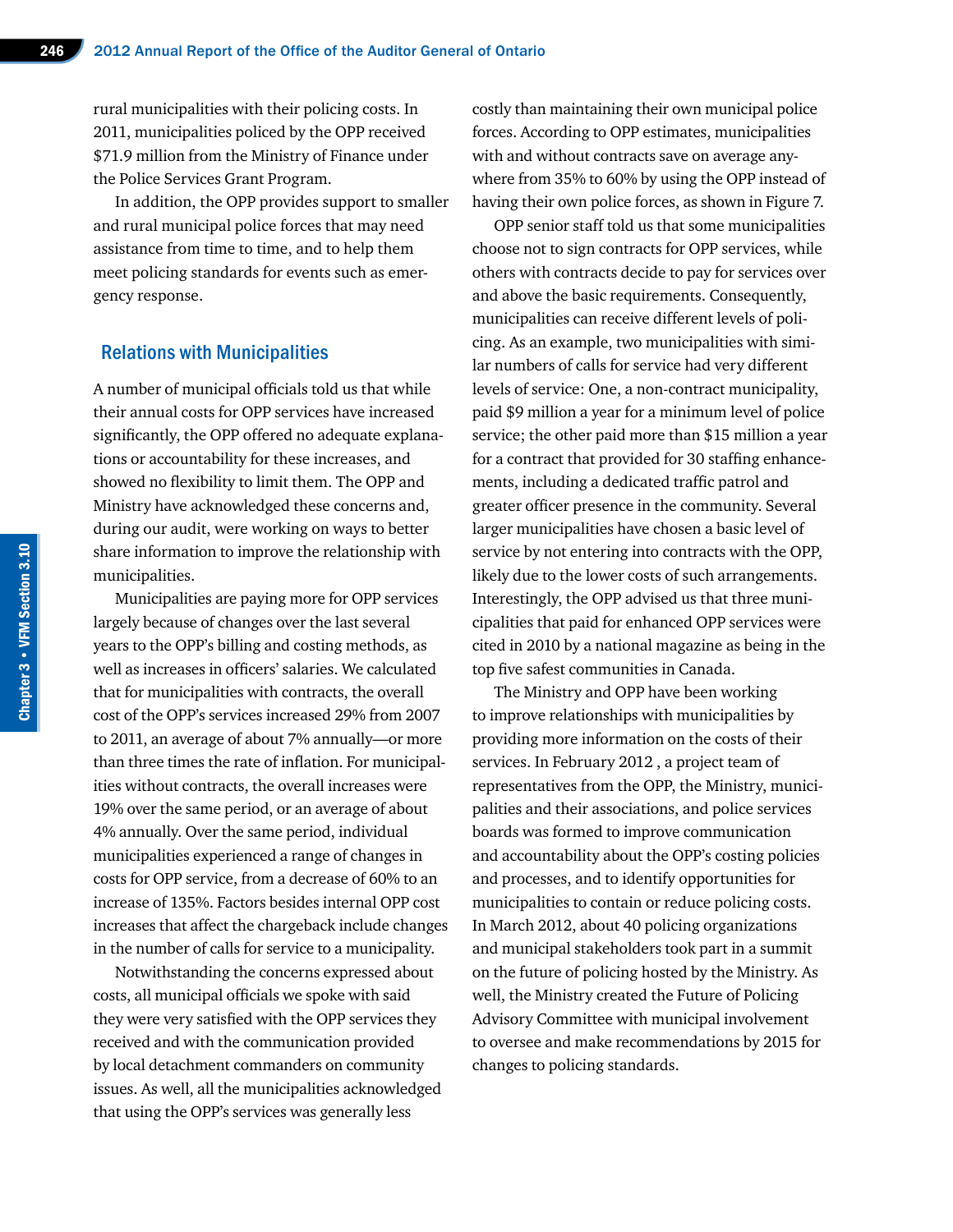#### Figure 7: Cost Comparison of Municipal Police Services, 2011

Source of data: Ontario Provincial Police

|                                    |                     | <b>Estimated per Capita Cost</b> |  |  |  |
|------------------------------------|---------------------|----------------------------------|--|--|--|
| <b>Provider of Police Services</b> | # of Municipalities | of Police Services (\$)          |  |  |  |
| Population 100,000 and over        |                     |                                  |  |  |  |
| Municipal police force             | 17                  | 282                              |  |  |  |
| OPP - with contract                | $\Omega$            |                                  |  |  |  |
| OPP - no contract                  | $\overline{0}$      |                                  |  |  |  |
| <b>Population 50,000-99,999</b>    |                     |                                  |  |  |  |
| Municipal police force             | 7                   | 264                              |  |  |  |
| OPP - with contract                | 6                   | 153                              |  |  |  |
| OPP - no contract                  | $\overline{2}$      | 117                              |  |  |  |
| <b>Population 15,000-49,999</b>    |                     |                                  |  |  |  |
| Municipal police force             | 14                  | 284                              |  |  |  |
| OPP - with contract                | 21                  | 150                              |  |  |  |
| OPP - no contract                  | $\overline{4}$      | 131                              |  |  |  |
| <b>Population 5,000-14,999</b>     |                     |                                  |  |  |  |
| Municipal police force             | 14                  | 329                              |  |  |  |
| OPP - with contract                | 48                  | 156                              |  |  |  |
| OPP - no contract                  | 31                  | 133                              |  |  |  |
| <b>Population less than 5,000</b>  |                     |                                  |  |  |  |
| Municipal police force             | 1                   | 371                              |  |  |  |
| OPP - with contract                | 74                  | 238                              |  |  |  |
| OPP - no contract                  | 136                 | 142                              |  |  |  |

#### Costing and Billing Methodology

The OPP sets the minimum number of officers and hours required to service a municipality, regardless of whether it has a contract in place. This determines the municipality's expected costs, including direct costs for officers' salaries plus an allocation for other support and operating costs, such as vehicles, training, communications, forensic identification units and facilities. Municipalities with contracts can also opt to enhance the service level beyond the minimum recommended by the OPP, and to pay extra for more officers. Municipalities are given a budget at the beginning of the year, billed monthly based on that budget, and receive a final invoice that reconciles the budget to actual expenses at year-end.

To determine the minimum number of officers a municipality requires, the OPP uses either its Deployment Model or a workload analysis tool. However, these different methods can produce different results. In 2011, internal auditors noted that the OPP had not established clear criteria for using one or the other method. We were told that a manual on the contract renewal and negotiation process was to be completed by late 2012, and shared with municipalities, to address the internal auditor's recommendation that the OPP ensure that the process of establishing municipal contracts is transparent and managed effectively.

As of our current audit, the agreements with municipalities did not clearly indicate whether the number of officers was the original minimum determined by the OPP or whether it was a higher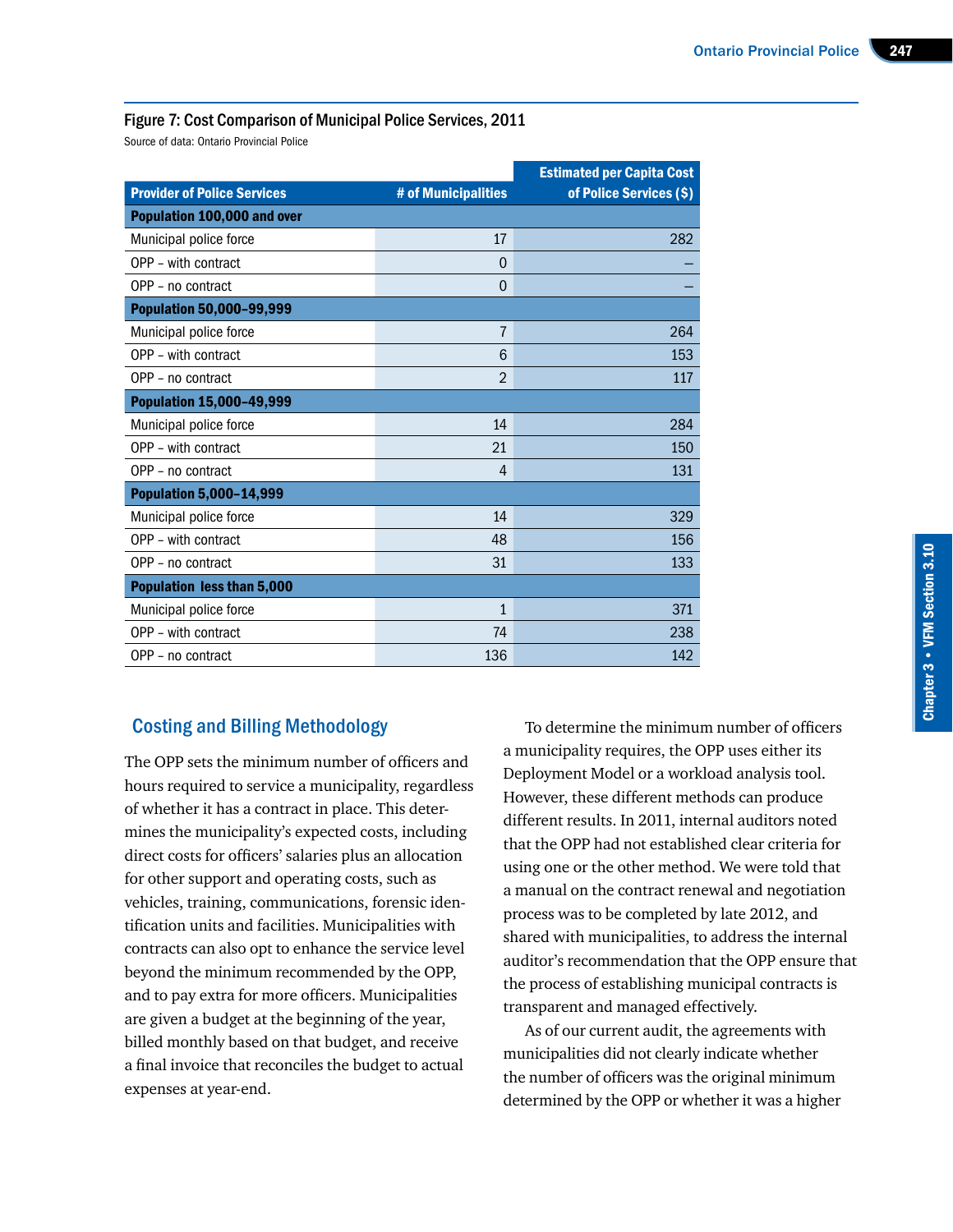number based on a municipal request. For example, contracts for one municipality showed that the number of officers increased from 65 in 2009 to 80 in 2013. However, there was no indication whether these additional officers were needed as a minimum to meet increasing workloads, or whether they had been requested as enhancements to the contract. Without sufficient contractual or other documentation, the OPP risks not being able to clearly demonstrate that it is providing policing services to municipalities consistently and cost-effectively.

The costing formula for the OPP's contracts is established by a regulation under the *Police Services Act* and approved by Treasury Board. Direct costs represent about 80% of the formula and are updated annually based on actual salaries and benefits paid to officers, including all increases negotiated as part of collective agreements. Other support and operating costs make up the rest of the formula and are based on provincial average costs calculated periodically and applied based on the number of officers assigned to the municipality. The cost per officer to municipalities for both direct and other support and operating costs increased from approximately \$122,200 in 2007 to \$144,000 in 2011, or 18%.

Other support and operating costs embedded in the formula were not updated annually, so the charges did not necessarily reflect current OPP costs. Beginning in 2012, all municipalities without contracts were billed using the 2010 costing formula, the most recent approved by Treasury Board. However, for municipalities with contracts, the OPP is currently billing based on 2003, 2008 and 2010 formulas, depending on when the five-year contract was last negotiated. This is because as the contracts expired and were renewed, the most current formula at the time was applied to the contract for the entire five-year renewal without provision for the OPP to update the formula. Other support and operating costs increased from about \$18,000 per officer under the 2003 formula to \$29,000 in the 2010 formula. As a result, municipalities could have experienced increases of up to 60% in these

costs in the year that the contracts were renewed. As of March 31, 2012, the OPP was still billing 32 municipalities using the 2003 formula and four using the 2008. We noted that if all municipalities were updated to the current 2010 formula, the OPP would have recovered an additional \$5.4 million of its other support and operating costs annually.

The OPP has received approval from Treasury Board to update and apply the formula on an annual basis beginning in 2012. Internal auditors also identified that costs in the formula are not consistently included, updated or validated, and that there is no clear documentation for the rationale for including or excluding a particular cost. Beginning in 2012 with the annual updates to the formula, the OPP was to have a formal process in place to review all the items used in the costing formula, and improve its documentation for determining which costs should be included. Better documentation should also help improve the OPP's ability to disclose its charging practices to municipalities.

In addition, we found that in 2011, municipalities covered by 49 of the 118 contracts in place received more hours of service than their guaranteed minimums, including three locations that have each been over-serviced by more than 10,000 hours annually since 2007. However, the OPP is unable to recover the additional costs of providing more services than required in the contracts. As well, municipalities covered by 21 contracts received fewer hours of service than the guaranteed minimum. OPP officials told us that these discrepancies could stem from officers not properly recording their time or because the use of their time had not been properly monitored by their supervising officer.

#### Annual Credit Reimbursement to **Municipalities**

OPP detachments operate on an integrated service model whereby one detachment may provide policing services to several municipalities—contract and non-contract—as well as perform provincial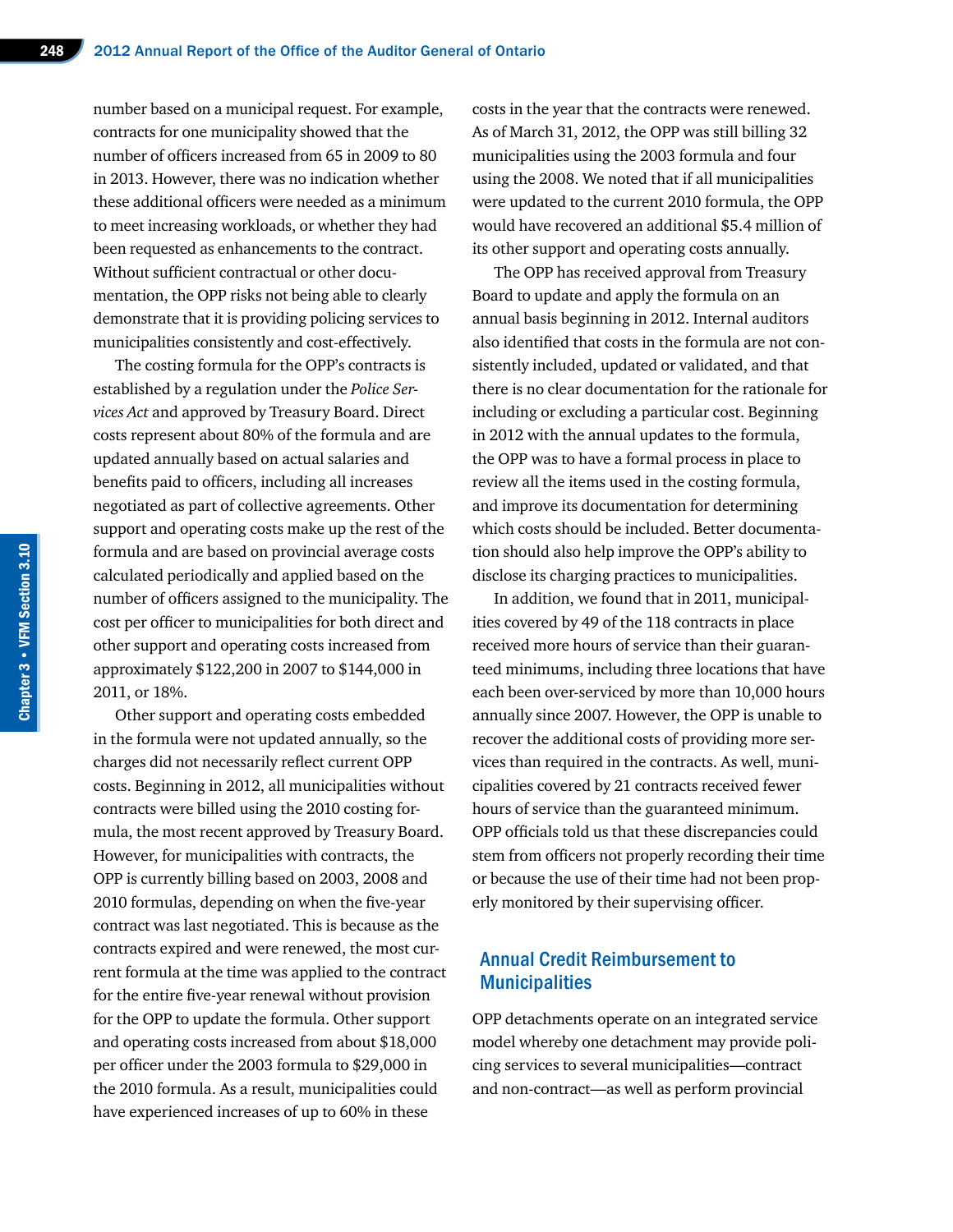policing duties either within or outside of the detachment area.

Officers who work in detachments are not designated as specifically municipal or provincial. Whatever their duties on a particular day and whatever municipality they work at, officers record their activities and location in the OPP's Daily Activity Reporting (DAR) system. As part of the billing process, the OPP provides contract and non-contract municipalities with a Provincial Service Usage (PSU) credit to make up for the time officers in the detachment spend performing provincial policing duties or working outside of the detachment area rather than performing municipal duties. The OPP provided an average of \$23 million per year over the last five years in total PSU credits to municipalities. These credits were in addition to the police services grants managed by the Ministry of Finance.

For municipalities with contracts, we asked why the OPP needed to provide PSU credits of about \$15.6 million annually when its contracts and annual budgets with these municipalities are based on hours of service and municipalities are charged only for the time spent on municipal policing, thus making the credits unnecessary. (For municipalities without contracts, annual budgets are calculated in a different way that requires providing a PSU credit.) In addition, we noted that the PSU credit and billing method does not take into account whether the minimum required contract hours were exceeded by the OPP for municipalities with contracts. For instance, five municipalities with contracts were each over-serviced by more than 10,000 hours in 2011 and still received between 3% and 8% of their gross costs back in PSU credits at the end of year.

The OPP notes that municipalities rely on PSU credits to reduce their police services costs, and that any proposal to eliminate the credit would need Treasury Board approval, because it would place a greater financial burden on municipalities at the same time that the updated costing formula was being applied to include more of the OPP's true costs for providing services.

#### Other Provinces

The charging practices for the OPP's services are complex and onerous both on municipalities and on the OPP, and, as already noted, not well understood by municipalities. In contrast, our understanding of the RCMP and Sûreté du Québec costing processes suggests they appear much easier to administer. For example, the RCMP dedicated officers to its municipal contracts and charged municipalities 80% of the cost of those officers. As a result, the RCMP did not provide credits to municipalities for any police work they performed outside of the municipality, since co-operation between police forces is considered a normal practice. In Quebec, all municipalities with populations up to 50,000 have been required since 2001 to use the Sûreté du Québec for policing. Ten-year contracts are used, and regional municipalities are invoiced based on property values and population.

The OPP prepared a briefing note to the Minister of Community Safety and Correctional Services in 2004 proposing to implement a provincial per capita or per household methodology for invoicing municipalities, but no action was taken. The OPP advised us at the time of our audit that it was reconsidering a per capita costing methodology and expected to present a briefing note to the Ministry in late 2012.

#### Assisting Municipal Police Services

The OPP is sometimes called on to assist municipal police forces, but it has never charged municipalities for this, even though it has the authority to do so under the Act. In some cases, a formal support agreement with the OPP is required to allow the municipal police force to meet the adequacy standards under the Act for a municipality to have its own police force. The OPP has calculated that from 2007 to 2009, the average cost of providing assistance to other police services was \$11.3 million per year. However, we were told that this calculation included costs that fall under the OPP's provincial responsibilities, such as complex cross-jurisdictional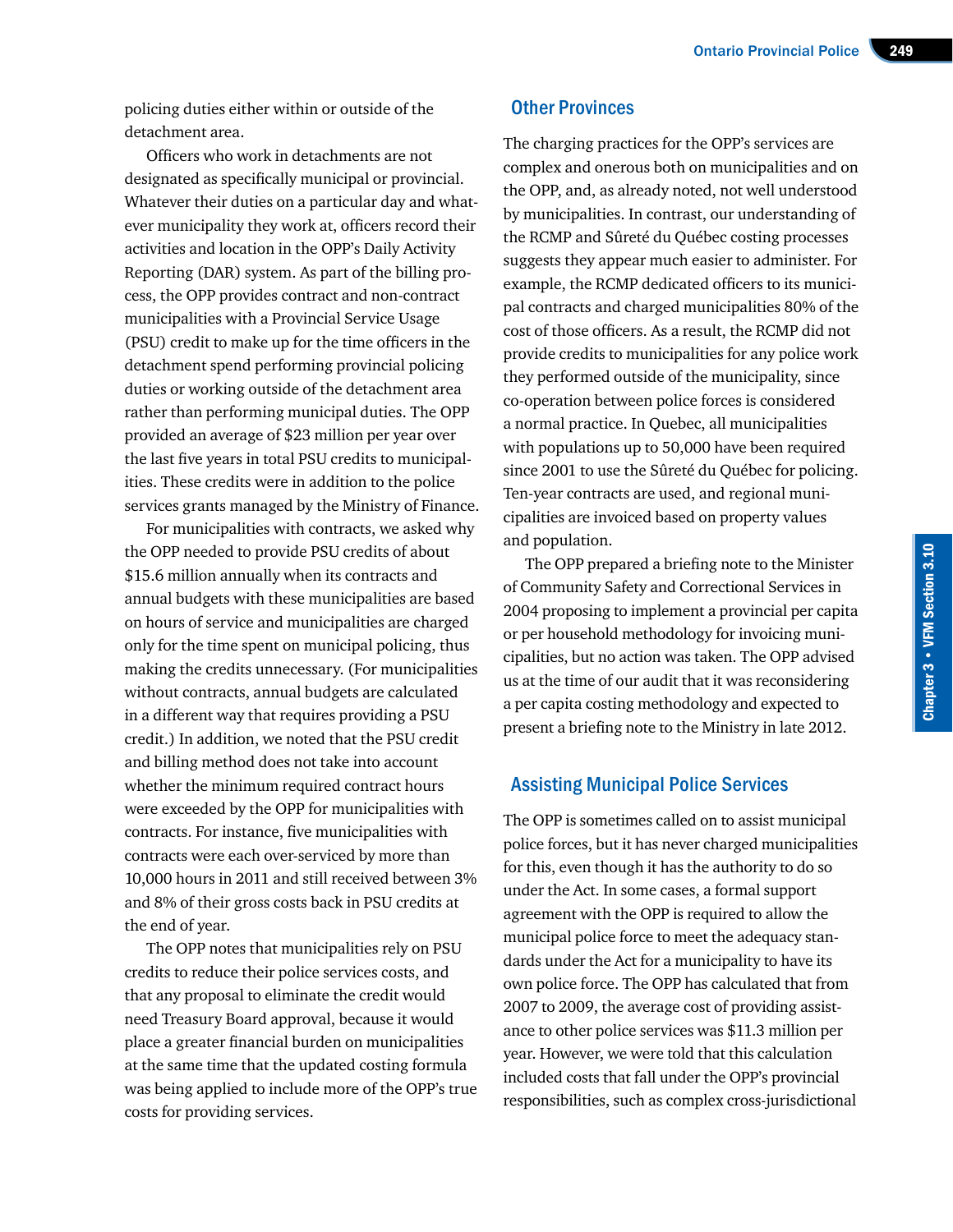investigations, which may not be recoverable, and that the OPP's system does not track the strictly municipal assistance costs separately.

As part of its 2012/13 planning, the Ministry has recommended to the Treasury Board that it start charging municipalities for its assistance. However, the OPP noted that it was the smaller municipalities that most often required the most assistance with major incidents or investigations, and they might not be able to afford to pay for such help.

#### RECOMMENDATION 7

To promote better relations with, and consistent services to, municipalities, and fairer and more transparent billing processes, the Ontario Provincial Police, in conjunction with the Ministry of Community Safety and Correctional Services, the Ministry of Finance and municipalities, should:

- seek ways to simplify, and make more transparent, its cost-recovery methods and consider whether various grants and credits should be amalgamated into one allencompassing costing formula;
- address the issues in its costing and billing methods that result in municipalities paying different rates and consider phasing in cost increases over time rather than when contracts are renewed; and
- consider establishing a policy that would require identifying all costs for providing services to support municipal police forces as well as the proportion to be recovered.

#### OPP RESPONSE

A comprehensive document explaining the cost-recovery formula was prepared in August 2012 in collaboration with the Association of Municipalities of Ontario (AMO) and three municipal Chief Administrative Officers. This document was shared with every municipality that receives policing services from the OPP.

The OPP, Ministry of Community Safety and Correctional Services and Ministry of Finance have been collaborating on identifying and evaluating changes to the current complicated system of charges and grants. Proposals for a more equitable and simple billing process are being developed for consideration as part of the government's commitment to economically sustainable policing.

The recovery of costs for providing police service to municipalities that receive policing from the OPP is governed by the regulations under the *Police Services Act*. The OPP and Ministry report annually on costs in accordance with these regulations. In addition, the OPP brings forward options for additional cost categories for inclusion in the cost-recovery model if they are found to be directly attributable and material to the provision of services. AMO is aware of this practice/policy and Police Service Boards are also made aware through their biannual conferences.

OPP senior management is open to the concept of charging municipalities for some services that the OPP provides to municipal police forces, depending on a variety of factors, particularly where core police services are provided that would normally be routine business for a force.

#### USE OF VEHICLES

The OPP operates a fleet of about 3,800 vehicles— 1,250 assigned to officers or civilian staff and the rest designated as patrol and pool-usage vehicles.

In 2008, to comply with Canada Revenue Agency regulations, the OPP notified officers and civilian staff that they would incur a taxable benefit when a vehicle assigned to them was used for personal reasons, such as routine commuting from home to work. In March 2009, the OPP approved a list of job descriptions and positions that were deemed exempt from a taxable benefit.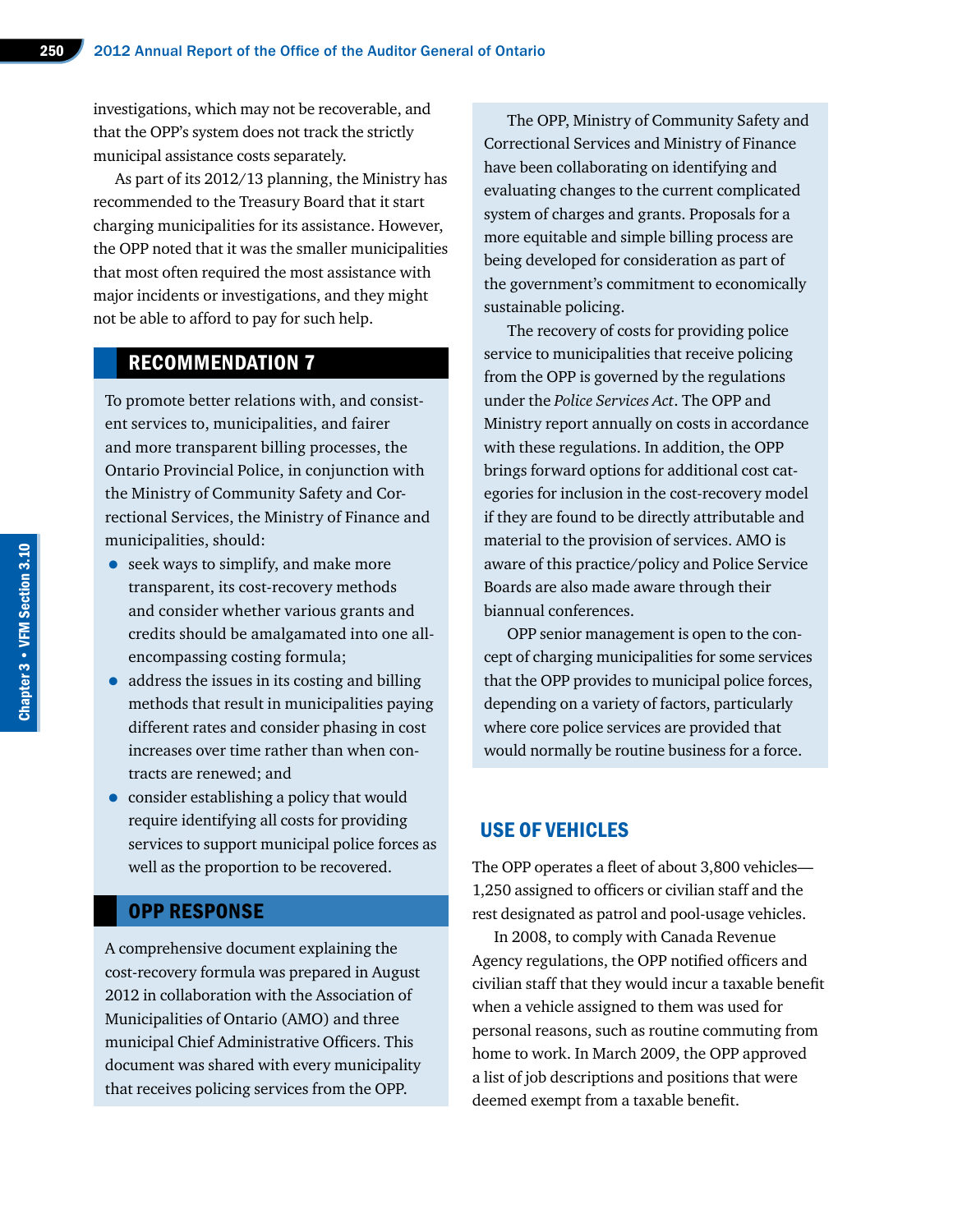The OPP calculates the amount of taxable benefit to be reported on employee T4 income slips using its fleet bureau system, in which drivers are to record their personal mileage each month. Managers are responsible for reviewing the fleet bureau entries at the end of the year to ensure employees are properly reporting their mileage.

In late 2011, the OPP began a review to see if it could operate more efficiently by cutting down on the number of vehicles it assigned to officers and civilian staff and to examine whether taxable benefits were being properly administered. The review, completed in February 2012, found that poor record-keeping and problems with various processes resulted in the following:

- The whereabouts of 200 vehicles listed in the fleet management database were not readily known, since the vehicles were not listed as assigned to a region or investigations bureau.
- The list of vehicles assigned to staff could not be located and had to be recreated.
- The approved list of job descriptions and positions deemed exempt from a taxable benefit had not been reviewed and updated since it was released in March 2009. The review also identified 40 staff listed as exempt, but whose current positions did not qualify for the exemption.
- No personal mileage was reported by more than half of the 640 non-exempt staff who were assigned vehicles.

OPP staff informed us that, as of September 2012, they had accounted for all vehicles and issued amended T4 tax slips to the 40 employees whose positions did not qualify for an exemption.

#### RECOMMENDATION 8

To help adequately manage and control the use of vehicles, the Ontario Provincial Police should:

• improve its record-keeping and other processes for tracking inventory and assigning vehicles and capturing personal-use mileage; and

• ensure that its processes result in compliance with tax laws that require that any significant personal use of vehicles be reported as employee income.

#### OPP RESPONSE

The OPP agrees that the vehicle management process implemented in 2008/09 is not meeting current needs. A project has been established to review the current system and improve the management of vehicle taxable benefits. As well, all discrepancies between the fleet management database and the physical vehicles have now been resolved. New processes and policies will enable the OPP to effectively and efficiently manage vehicle assignments and ensure compliance with tax reporting requirements.

#### DETACHMENT INSPECTIONS

The *Police Services Act* stipulates that all police forces have quality assurance processes in place for the delivery of adequate and effective policing. The OPP's Quality Assurance Unit uses two processes for conducting audits for this purpose:

- It provides a Management Inspection Process (MIP) questionnaire to each detachment commander three times a year to assess whether the detachment is meeting the standards of the *Police Services Act* and the OPP's own policies.
- It conducts an on-site physical inspection of all detachments every two years (three years up until mid-2011) to verify the information provided in the MIP questionnaire; audit high-risk areas such as vaults that hold seized firearms, drugs and cash, and storage of the detachment's armaments; and examine the detachment's financial processes. The Unit sends its findings to the detachment commander and to management at the regional headquarters and at General Headquarters.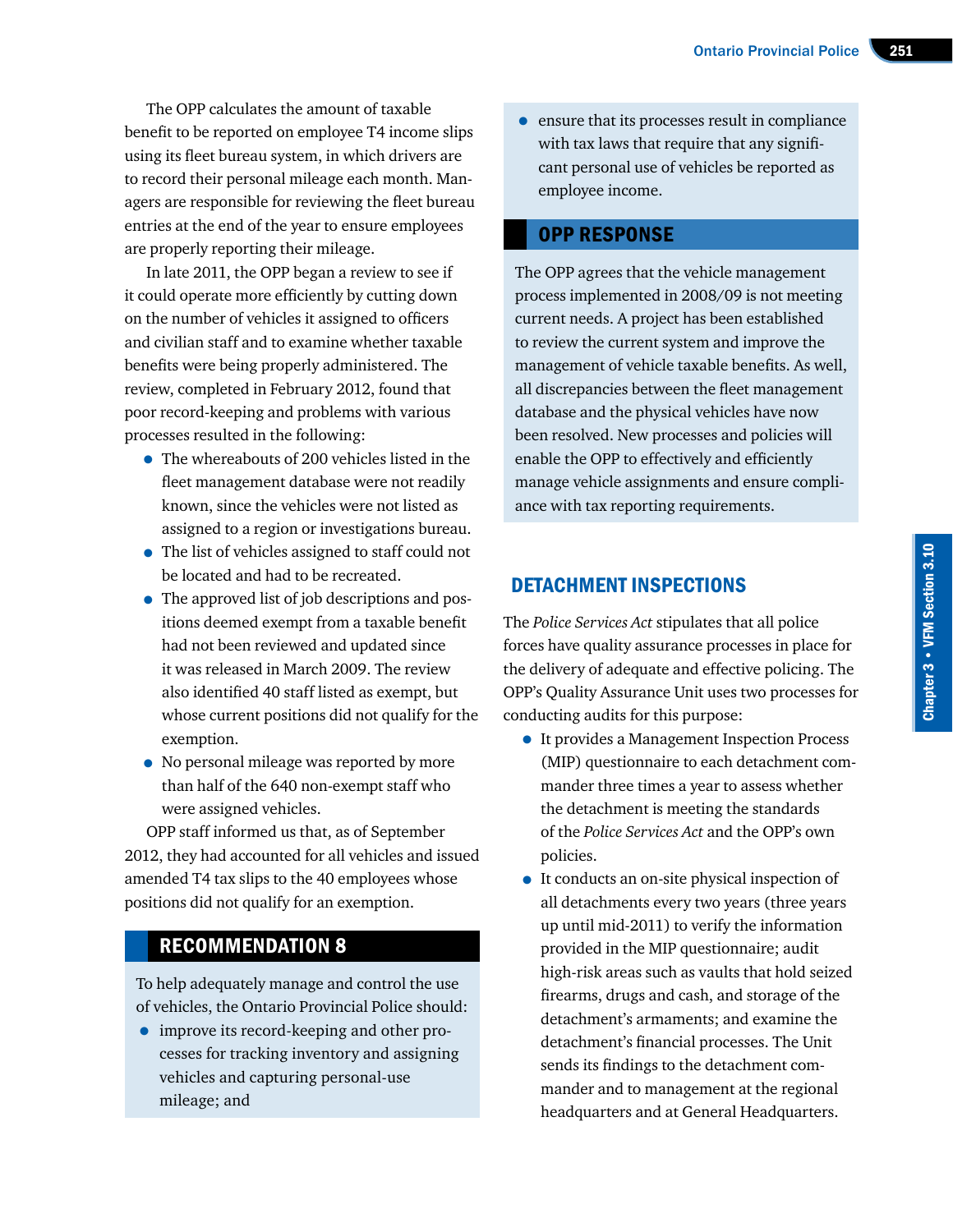We expected that with these quality assurance processes in place, relatively few problems would be found at the detachments. However, inspection reports that we saw often noted that detachments were not complying in a number of areas and were told to correct deficiencies. Similarly, we did our own inspections at eight detachments and found a number of deficiencies, even though, just as with inspections by the Unit, the detachments were notified in advance of our inspections. The problems we found at the detachments included missing documentation, the use of improper signatures for authorizations, and poor controls over evidence and OPP weapons. For example:

- We noted several cases where physical counts of seized items in the vaults did not match the inventory listings in the computerized Records Management System (RMS). At one detachment, the staff could not provide an inventory listing from RMS for seized cash, drugs and firearms, and instead were using a manually prepared ledger that lacked the controls in the RMS system. We found three cash court-evidence exhibits in the vault that were not recorded in the ledger. At two other detachments, the physical count of seized firearms did not match the RMS inventory listing; in one of the cases, the vault contained five fewer seized firearms than the RMS listing. In several other detachments, the required records of items placed in and removed from the vaults were not always maintained or the items were improperly documented. It was also often not clear who had access to court evidence in the vaults.
- Several transfers of seized cash out of detachments were made without acknowledgment from the recipients. At one detachment, \$7,500 was transferred to another OPP investigations bureau without proper signatures, and an exhibit of \$1,700 in seized cash could not be located in the vault.
- We found cases in which seized items were secured in non-approved exhibit storage

bags, where documentation for items was missing, and where only one signature was obtained for disposal of illicit drugs when two signatures are required. At one detachment a civilian staff member was assigned to manage the storage vault, which is contrary to policy.

• In some cases, officers' handguns were stored in locked firearms lockers that did not have the required locking cable or an approved lock. As well, we found off-duty officers' pepper spray canisters were not in handgun storage lockers as required by policy.

#### RECOMMENDATION 9

To ensure that detachments meet legislative and policy requirements for ensuring the security and integrity of seized cash, drugs and firearms, and detachment weapons, the Ontario Provincial Police should:

- reassess its quality assurance processes and increase senior management oversight of results to identify ways to make inspections more effective, including the periodic use of surprise inspections to promote sustainable compliance; and
- make detachment commanders more accountable for ensuring that actions have been taken to correct any deficiencies noted.

#### OPP RESPONSE

The OPP has made a strong commitment to ensuring that Police Orders and legislative requirements for policing standards are consistently followed. The OPP has investigated and resolved the discrepancies identified by the Auditor General's review. Through this review, the regions have identified accountability, training and policy clarity as areas that will improve seized asset management. The OPP will review the suggestions and implement new processes where required.

The OPP's Quality Assurance (QA) unit works in partnership with the regions to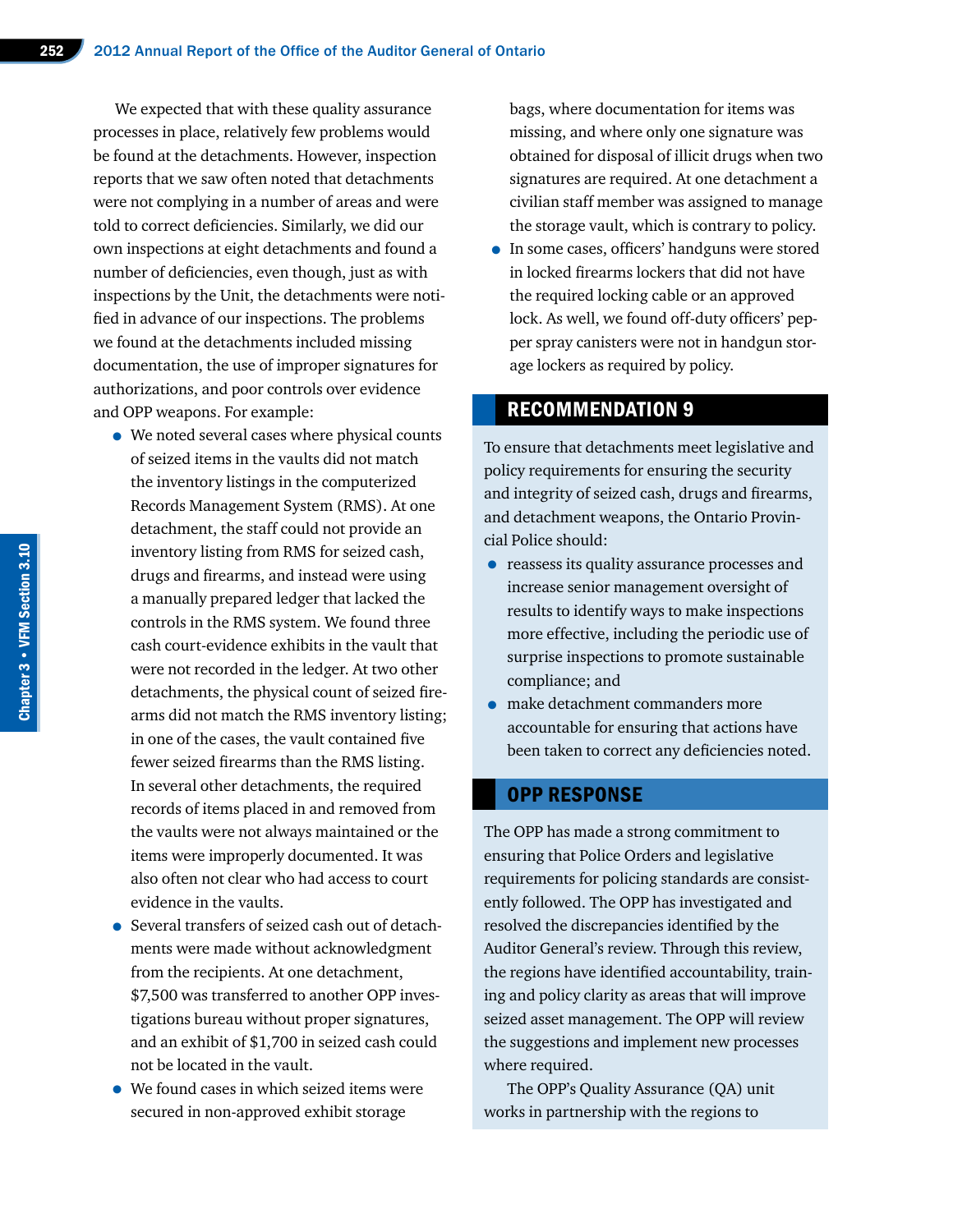continually review and improve QA processes. Furthermore, substantial changes were made after the Auditor General's recommendations in 2005 and follow-up report in 2007.

Currently, the Deputy Commissioner of Field Operations and each Regional Commander receives a summary of all findings. The QA unit works with the detachments and the region to ensure all the issues are resolved in a timely fashion. If an issue is systemic or involves a risk that is not resolved, the QA unit will inform the Deputy Commissioner. In most cases, errors are related to documentation or process discrepancies.

The OPP will continue to reassess its quality assurance processes and ensure detachment commanders are accountable.

#### EFFECTIVE POLICING

#### Community-oriented Policing

The *Police Services Act* requires the Minister of Community Safety and Correctional Services to develop and promote programs for community-oriented police services. As well, the Act establishes minimum police service standards and requires every chief of police to establish specific procedures and processes for community-oriented policing.

Historically, the OPP's community-oriented policing program involved regular meetings and communications between a committee of local citizens and members of the local detachment, during which the group would deal with local concerns about such issues as crime and traffic. The goal of the program has been to improve community safety and to involve the community in crime prevention.

In 2010, the Ontario Association of Chiefs of Police introduced a new community-policing model, which, according to the 2011 OPP business plan, was to be the foundation of the force's crimeprevention efforts. The business plan indicates that the OPP needed to make significant efforts through awareness sessions or other communications to

tell OPP staff about the new model and train them accordingly, and to let communities know about it.

On our visits to eight detachments, we asked commanders, sergeants and constables whether, or what, they knew about the new community-policing model. Some detachment members knew about the new model and had even received some training or had attended awareness sessions; others were unaware of it. We also checked to see whether the community-policing committees still existed. In three jurisdictions, the committees still met, and in another three, the committees existed in some form, but had not met recently or were being redeveloped. In two detachments, there were no committees.

In our 1998 and 2005 audits, we reported that the community-oriented policing program needed to have better management oversight and a process to measure the effectiveness of the program against established criteria. We found during our current audit that these observations had not been addressed.

#### Results-Driven Policing

In 2006, the OPP introduced the Results-Driven Policing Accountability Framework for improving community safety through targeted crime and traffic-enforcement initiatives. Using the framework, detachments and regional headquarters collect and analyze statistics on rates of certain crimes and the numbers of road-related fatalities and injuries, and these statistics are discussed at quarterly meetings. If, for instance, the statistics show an increase in accidents on a certain highway, or a spike in certain types of crimes in a particular area, resources may be redirected to address the situation. Senior management at General Headquarters reviews the Results-Driven Policing reports quarterly and, if necessary, requests corrective action.

This sort of response strategy is useful in that it helps detachments focus their resources on improving tangible results, but the framework sets no targets against which detachments can measure their results and compare them with other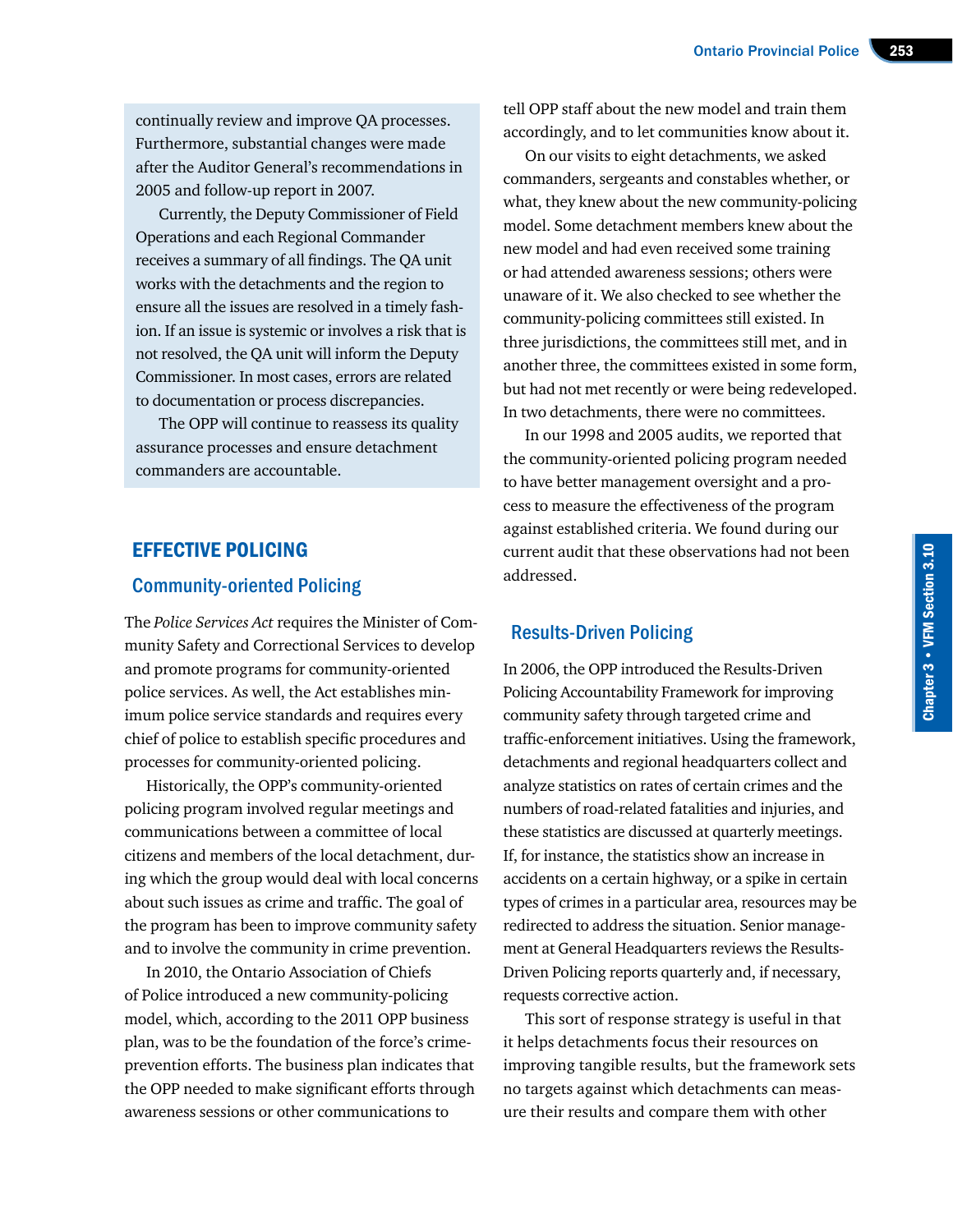detachments. Setting targets could allow the OPP to more effectively monitor and improve detachments' performance.

#### Response Times

Communication devices in OPP vehicles have a button that officers use specifically to report to the communications centre when they arrive at a scene, and officers are required to use this button. However, unlike municipal police services and the RCMP, the OPP does not analyze information about how much time elapses between when a call is received by one of its regional communications centres and when the officer arrives on the scene. Consequently, the OPP does not know whether average response times are reasonable, particularly for more serious or higher-priority calls. OPP officials told us it would be impractical to set a response-time standard for all calls because of significant geographic differences across the province. Nevertheless, keeping track of average response times on a detachment-by-detachment basis would allow the OPP to monitor officer response times to determine whether there were any detachments that may need more officers during certain periods.

The OPP compiled an informal sample of average response times from one regional communications centre in 2011 and found that an officer arrived on the scene within 10 minutes in 78% of calls for service and within 40 minutes for 95% of calls. No other analyses of response times have been carried out, whether of individual detachments, regions or the province as a whole.

#### RECOMMENDATION 10

To help ensure that police resources are focused on the Ontario Provincial Police's key objectives for effective policing, the Ontario Provincial Police should:

• improve the reporting to management on the community-oriented policing program and the results-driven policing program,

and establish measures for assessing the effectiveness of these programs at individual detachments; and

• monitor average officer response times to calls for service for each detachment to ensure that adequate response times are achieved, particularly for higher-priority calls and during peak demand periods.

#### OPP RESPONSE

The OPP will develop a reporting mechanism for community-oriented policing. The OPP Crime Prevention Section has begun communicating with regions on how Ontario's Mobilization and Engagement Model of Community Policing can be used most successfully. The OPP has also established a tactical priority-setting process enabling officers in the OPP and other police agencies to focus on severe crime problems affecting communities.

The Results Driven Policing (RDP) program is an accountability process meant to identify and respond to issues quickly, rather than comparing benchmarks against other detachments and regions. Significant work is done at the detachment and regional levels regarding RDP statistics and in response to trends and emerging issues. Best practices are identified and shared. All of those results are in turn rolled-up and reviewed monthly at OPP Executive Council meetings at General Headquarters. The OPP is currently developing a better corporate analysis framework and reporting process on the benefits and the successes/failures of RDP regional initiatives. In the new year, a streamlined and more efficient RDP process will be implemented at the detachment, regional and provincial levels.

The OPP will investigate ways to efficiently monitor response times and has set a target to provide reports and analysis to senior management by the end of 2013.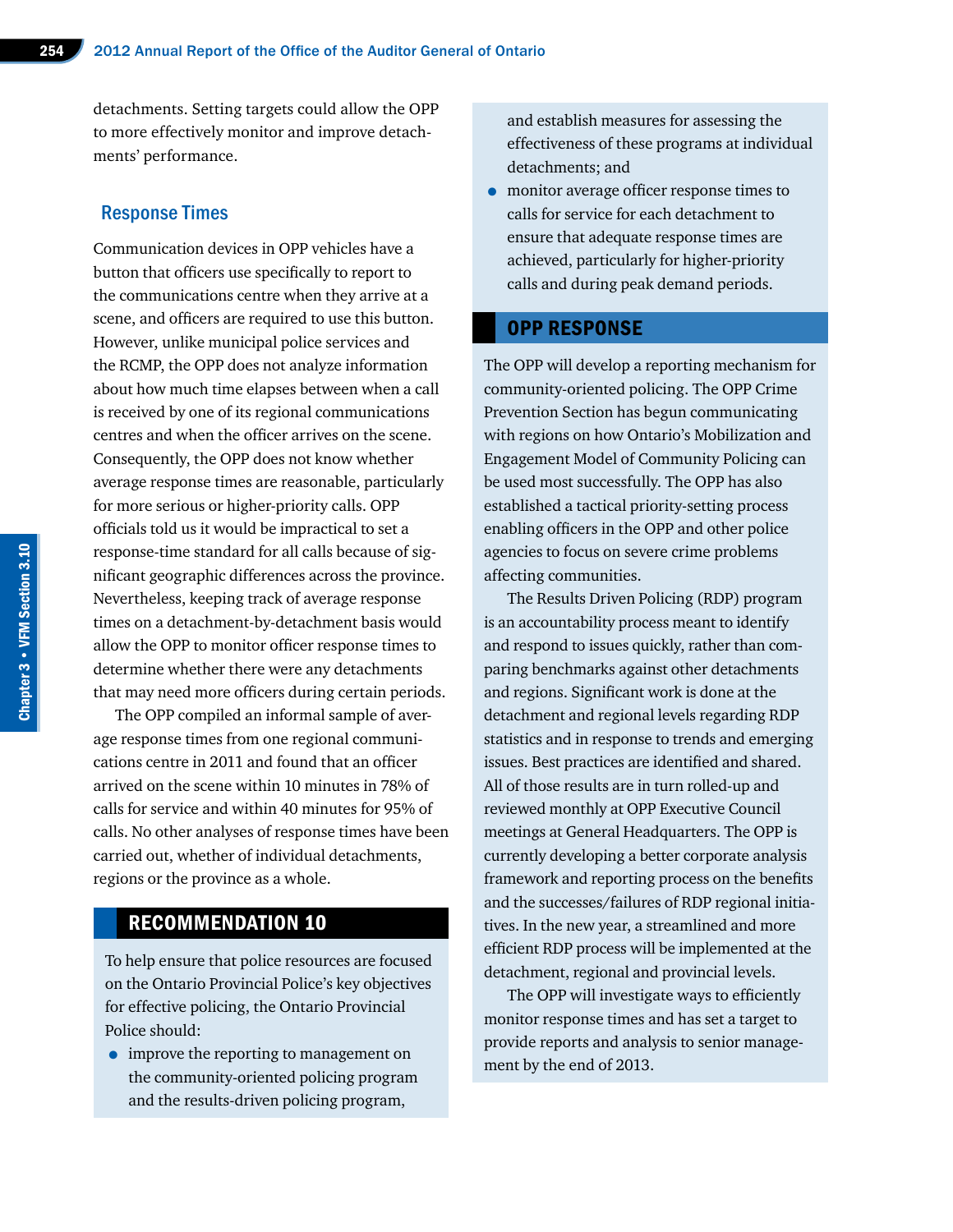#### INFORMATION SYSTEMS

Officers use two separate OPP systems on a daily basis to record their activities:

- The Records Management System (RMS) tracks occurrences, such as those resulting from calls for service, and permits analysis of case-related information, such as types of crime committed, location, people and property involved, witness statements and officers' notes. Officers are required to update RMS after each occurrence.
- The Daily Activity Reporting system (DAR) is, primarily, a time-accounting system that tracks an officer's regular and overtime work hours, the number and types of calls for service to which an officer responds, and how much time each officer spends on activities such as traffic patrol, Criminal Code investigations and administration. Officers are required to update DAR daily.

Officers, administrators and local and provincial governments rely on the RMS, which holds about 11 million records, to provide accurate data quickly. For example, front-line officers use the RMS to look up records of known violent offenders, vicious animals or high-risk residences, as well as to access a suspect's criminal background and other vital data. Organizationally, the OPP uses RMS to compile crime statistics for policing initiatives such as community-oriented and results-driven policing, and uses DAR for reporting publicly on the number of calls for service to which it responds.

The OPP has acknowledged concerns about the quality of data in RMS. Random internal audits have revealed a number of data-quality issues, including the fact that occurrence information is often incompletely or poorly documented, and that occurrences that are already recorded in the system do not show up during RMS searches by officers.

Data integrity problems are more prevalent in DAR. In 2005, we recommended that the OPP institute procedures to require supervisory officers to oversee the completeness and accuracy of the information entered into the system by officers. This

was only partially implemented, and a supervisor's approval is required only when officers record overtime hours. Supervisors are also required to ensure weekly that officers have updated DAR, but they do not check or approve the officers' data entries. By comparison, the Sûreté du Québec requires that supervisors approve officers' activity reports on a daily basis.

There is data overlap between the occurrences recorded in RMS and the calls for service recorded in DAR, with between 50% and 80% of similar data in both. Since there is no linkage between the two systems, data has to be manually entered twice. The OPP does not have any processes that regularly compare or reconcile the information in RMS with that in DAR. Our own analysis comparing the similar data in the two systems for 2011 noted a significant difference between the 635,000 calls for service in DAR and the approximately 815,000 occurrences reported in RMS. For example, some of the differences in the number of occurrences or calls for service between RMS and DAR were approximately as follows: 4,000 thefts, 1,200 assaults, 13,000 alarm responses, 26,000 police assistances, 130,000 traffic incidents and 6,000 incidents relating to compulsory auto insurance. The general view among the officers we spoke to at the OPP is that the occurrences data from RMS are more reliable than the calls-for-service data in DAR; however, it is the DAR data that is published in annual reports and used for staffing deployment models.

#### RECOMMENDATION 11

To help ensure that its two key information systems contain accurate information that can be reliably used for managing and reporting on its policing activities and on crime and traffic occurrences, the Ontario Provincial Police should:

• assess the extent to which the Records Management System and Daily Activity Reporting systems do not reconcile with each other for critical data such as occurrences and calls for services;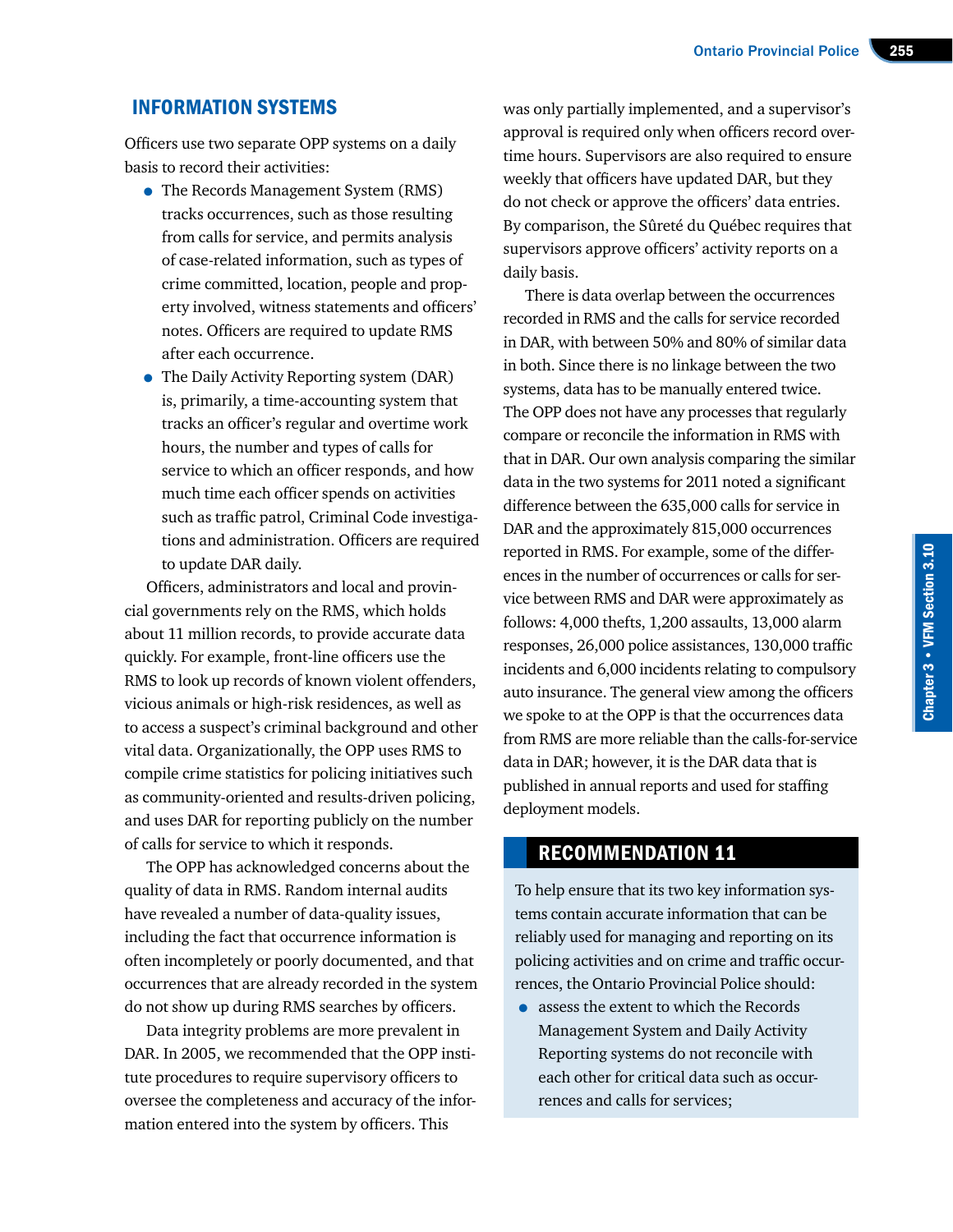- consider whether periodic supervisory approval of officers' daily or weekly data input would help minimize inconsistent and inaccurate data between the two systems; and
- on a longer-term basis, assess the cost/ benefit of system changes that would enable officers to enter information such as occurrences and calls for service only once to update both systems.

#### OPP RESPONSE

As the Auditor General recommends, the OPP has initiated work to identify where RMS and DAR data do not reconcile. Particular attention is being paid to the areas of occurrences and calls for services. Simplification of system input and the elimination of duplication is a specific deliverable of a project established to review the DAR system. The OPP is exploring opportunities for a customizable off-the-shelf product developed by the private sector, and estimates that a product will be procured within the next 18 months.

In addition, the OPP will develop policy and procedure around regular review and signoff for officer-entered data. The expansion of civilian data entry into RMS, which is to begin in 2013/14, is expected to result in improved data entry because of direct supervision and oversight.

#### PERFORMANCE MEASUREMENT AND REPORTING

The OPP uses its annual report to publicly give details about its programs, services and activities; its three-year strategic plan; motor-vehicle fatalities and injuries; and crime levels and clearance rates. Crime statistics are reported in the same uniform reporting format used by police forces across Canada. As of August, 2012, the most recent OPP annual report covered the 2010 calendar year.

While the OPP reports extensive information on its policing activities, crime and motor-vehicle accidents, it does not report on its own efficiency. By comparison, municipalities and their police forces typically report on their operating costs for police services on a per capita or per household basis. Other police forces set targets for achieving efficiency levels, such as times for its communications centre to respond to an emergency call and officer time lost to illness. In addition, the OPP does not include in its annual report the percentage of time its officers spent on administrative duties.

In its 2011–13 Strategic Plan, the OPP identified four goals:

- public safety, with emphasis on excellence in delivering core police services;
- strong, effective partnerships with communities, stakeholders and colleagues;
- a sustainable workforce that demonstrates expertise, pride and dedication; and
- efficiency and effectiveness in an increasingly complex and challenging policing environment.

The force established performance indicators for each goal, but very few are measurable based on actual performance, and no targets have been set. For the efficiency and effectiveness goal, for instance, the performance indicators include having "uniform workloads statistics," "offering financial training opportunities," and "response to various inquests, inquiries and audits." In its 2010 annual report, the OPP reported on results pertaining to effectiveness achieved on its 2008–10 Strategic Plan, including a list of activities completed, but no measurable results were provided on the costeffectiveness of its operations.

The OPP conducts a community satisfaction survey every two years. In its last annual report, the force said the 2009 survey found that 95.4% of Ontarians felt safe or very safe in their communities. The results were based on interviews with the general public in specific communities about their views of the OPP. However there was no way to ascertain whether respondents actually had any contact with the OPP. We noted that the RCMP annually reports on the percentage of clients it dealt with who are